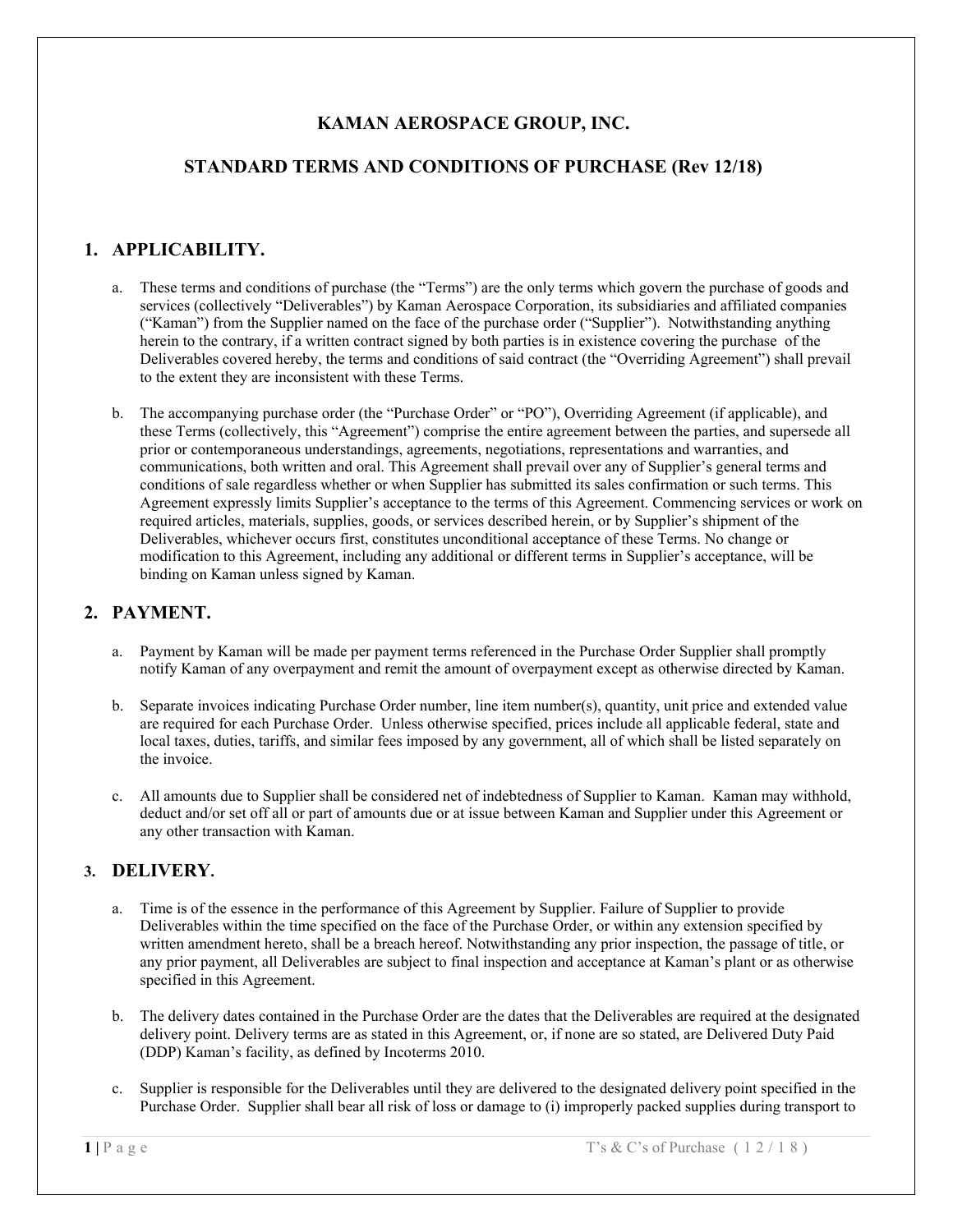the point of, and prior to, final inspection and (ii) Deliverables rightfully rejected by Kaman after notice of rejection to Supplier until such Deliverables or replacements therefore are redelivered. Title and risk of loss shall pass to Kaman upon receipt of the Deliverables at the point specified in the Purchase Order.

- d. If the Deliverables purchased herein are considered toxic or hazardous, Supplier shall provide a copy of the appropriate Safety Data Sheet (SDS) with each shipment or as otherwise specified on the Purchase Order.
- e. Quantities delivered in excess of ordered quantities may be returned at Supplier's risk and expense. Kaman may reject any Deliverables not delivered on time (whether early or late) and return such Deliverables at Supplier's risk and expense. Supplier may not withhold delivery for any reason without the prior written consent of Kaman.

# **4. NON-CONFORMANCE(S).**

- a. If Supplier delivers defective, damaged, Counterfeit (as defined in the "Counterfeits" Section herein), or nonconforming Deliverables (collectively "Defects" Non-conformance(s)), Kaman may at its option and at Supplier's expense: (i) require Supplier to promptly correct or replace the Non-conformance(s); (ii) return the Nonconformance(s) to Supplier for credit or refund; or (iii) perform necessary repair at its own facility or obtain replacement Deliverables from another source and charge or debit Supplier's account for those costs and any additional re-procurement costs. Return to Supplier of Non-conformance(s) and redelivery to Kaman of corrected or replaced Deliverables shall be at Supplier's expense.
- b. Inspection and tests by Kaman do not relieve the Supplier of responsibility for Non-conformance(s) or other failures to meet this Agreement's requirements. Acceptance will not be final with respect to latent defects, fraud, or gross mistakes amounting to fraud. Notwithstanding anything else in this Agreement to the contrary, Supplier and Kaman expressly agree that Supplier is solely responsible for any claims for damages, losses, expenses including any administrative fees that result from Supplier's failure to comply with the requirements of this Agreement. The assessment of a fee will be at Kaman's discretion after careful review of the Non-Conformance and any prior Non-Conformance history. Non-conformance(s)
- c. The following administrative fees shall apply for Non-conformance(s).
	- i. Non-Conformance. If Kaman determines that the Deliverables are non-conforming to the applicable specifications or drawings and must be returned to Supplier for correction or re-work, Kaman may debit Supplier's account per event for actual freight charges and customs brokerage incurred in shipping Nonconformance(s) both to, and from, Kaman to Kaman's operators, plus an administrative fee of \$250.00 per occurrence. It is at Kaman's sole discretion to choose a freight carrier(s) and customs broker(s) of its choice. In the event that the Supplier's part is a direct cause of Kaman's customer's rejection, then any fees charged to Kaman by Kaman's customer will be charged back to the Supplier.
	- ii. The Supplier's submittal of a Vendor Request for Variation (a "VRV") to obtain approval by Kaman of a variation to the drawing or specification of a part under the Purchase Order will be subject to an Administrative Processing fee. The Supplier will submit, prior to delivery of any parts, a Request for Variation form. This document includes an automatic VRV processing fee of \$500.00. After initial review and acceptance of the VRV, if Kaman does not have material review board ("MRB") authority for the Deliverable, Kaman will be required to go to its customer to obtain final approval. If Kaman's customer has a processing fee for review and approval of its MRB activities, any fees assessed on Kaman will be passed on to the Supplier.
- d. Any Deliverables previously rejected shall not be resubmitted for Kaman's acceptance without concurrent notice of the prior rejection, which notice shall also disclose any corrective action taken. No action taken by Kaman under this Section shall be deemed to extend any delivery dates specified on the face of the Purchase Order.

# **5. INSPECTION AND ACCEPTANCE OF DELIVERABLES.**

a. Supplier shall comply with any specifications stated on the face of the Purchase Order and with any applicable United States Government (USG) specifications. Upon request, Supplier shall furnish Kaman with a Certificate of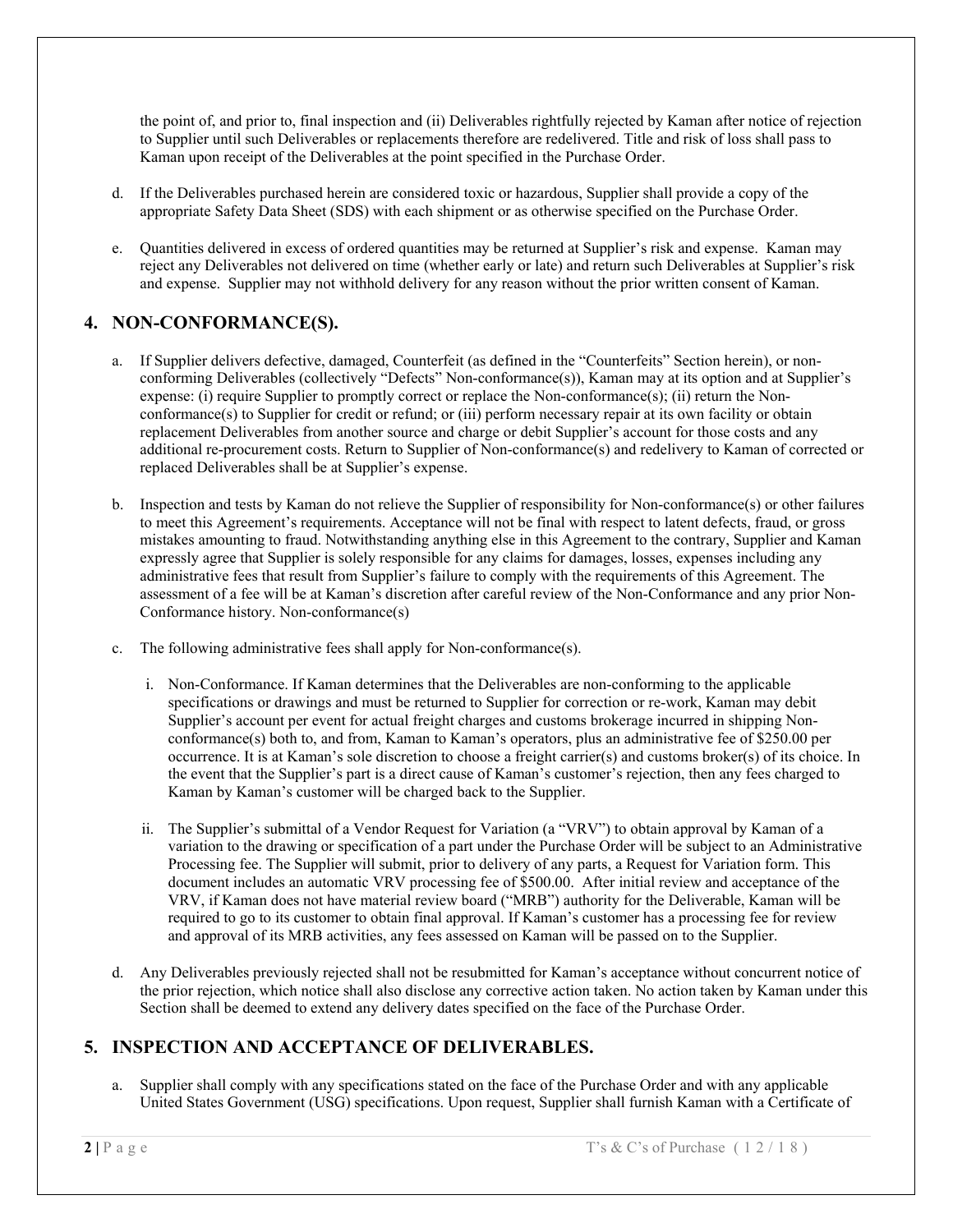Conformance executed by an authorized representative of Supplier certifying Supplier's compliance with all applicable specifications.

- b. Kaman and/or Kaman's customer, representative, designee, or (if the face of the Purchase Order bears a USG prime contract number, or if this Agreement is a subcontract under a USG prime contract) representatives of the USG, a higher-tier subcontractor and/or the prime contractor shall have the right to inspect and test all Deliverables at all reasonable times including during manufacture. Supplier and Supplier's lower-tier suppliers, subcontractors, and Suppliers at all levels (collectively "Supplier's Supply Chain") shall furnish, without additional charge, all reasonable facilities and assistance for safe and convenient inspections and tests.
- c. Notwithstanding any prior inspection, the passage of title at the F.O.B. point, or any prior payment, all Deliverables are subject to final inspection and acceptance at Kaman's plant. If the time for final inspection is not specified on the face of the Purchase Order, such final inspection shall be made within one hundred eighty (180) days after receipt of the Deliverables and all required and properly completed paperwork and certifications at Kaman's plant.
- d. If any Deliverables are found to be defective or otherwise not in conformity with the requirements of this Agreement, or required paperwork and certifications are not in compliance with the requirements of the Agreement, Kaman, in addition to its other rights and remedies, may reject such Deliverables and require either their prompt correction or their replacement at Supplier's expense, including shipping and packing charges. Alternatively, Kaman may, at its sole option, repair or replace such nonconforming Deliverables at Supplier's expense.
- e. All risk of loss of or damage to the Deliverables to be delivered hereunder shall be upon Supplier until such Deliverables are delivered at the F.O.B. point specified on the face of the Purchase Order; but Supplier shall bear all risk of loss of or damage to (i) improperly packed Deliverables during transport to the point of and prior to final inspection and (ii) Deliverables rightfully rejected by Kaman after notice of rejection to Supplier until such Deliverables or replacements therefore are redelivered, except for any loss or destruction of, or damage to, such rejected Deliverables resulting from negligence of officers, employees or agents of Kaman acting within the scope of their employment.
- f. In addition to its other rights and remedies Kaman may charge back to Supplier's account the amount paid for rejected Deliverables pending redelivery of same or replacements therefore.
- g. Kaman's rights and remedies under this Section shall be in addition to and shall not be deemed to diminish its rights and remedies provided by law or under the "Warranty" Section herein, and no action taken by Kaman under this Section shall be deemed to extend any delivery dates specified on the face of the Purchase Order.

### **6. WARRANTY.**

- a. In addition to all warranties implied by law, Supplier represents and expressly warrants to Kaman, its successors and assigns and to customers and users of Kaman's products that all Deliverables called for by this Agreement (i) will conform to applicable specifications and to the drawings, samples or other descriptions furnished by Kaman or Supplier and that all such Deliverables shall be non-surplus goods of new manufacture, good quality, and free from defects in material and workmanship; (ii) if of Supplier's design, shall be free from defects in design; and (iii) shall be suitable for the purposes intended, whether expressly stated or reasonably implied.
- b. Supplier shall, upon receipt of notice from Kaman, promptly and at its own expense and as directed by Kaman, replace or correct any Deliverables which are defective or otherwise nonconforming ("Defects"), and Supplier agrees to proceed with correction of any such non-conformance(s) in a manner satisfactory to Kaman. Supplier shall assume all risk of loss of or damage to Deliverables which are to be corrected or replaced pursuant to this warranty from the date on which Supplier is notified of the defect or other nonconformity until the corrected Deliverables or replacements are received at the destination(s) designated by Kaman. Kaman may charge back to Supplier's account the amount paid for Non-conformance(s) pending redelivery of same or replacements therefor. Alternatively, Kaman may, at its option, screen, sort, and repair or replace such Non-conformance(s) at Supplier's expense, charging such expense back to Supplier's account.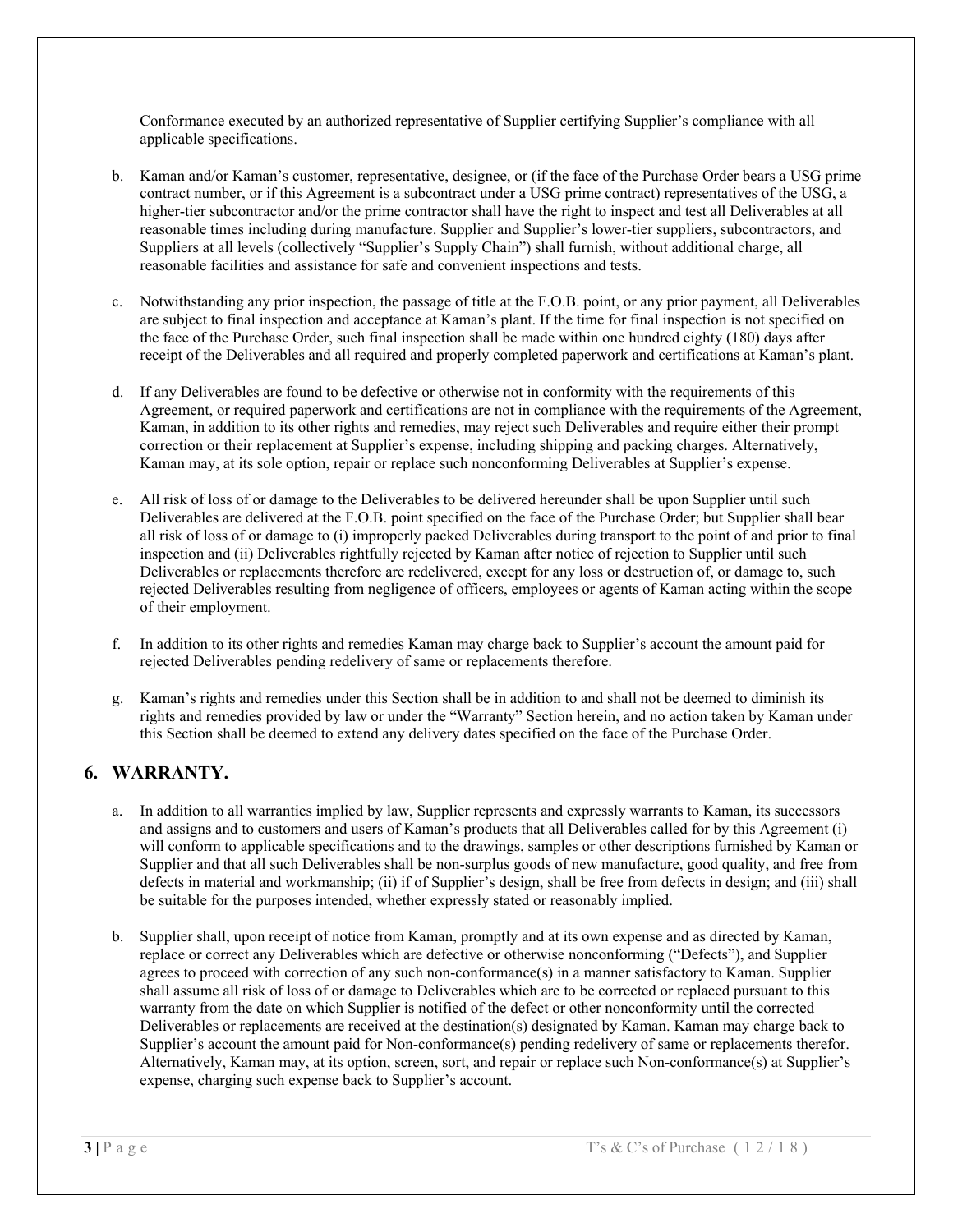## **7. CHANGES.**

- a. Supplier shall not make changes to Deliverables, drawings, specifications, or schedule without Kaman's prior written consent. Changes made without Kaman's written consent shall be solely at Supplier's risk and cost.
- b. Kaman may at any time by written order ("Change Order") to Supplier and without notice to sureties, if any, make changes within the general scope of this Agreement in any one or more of the following: (i) shipping and billing instructions; (ii) quantity of Deliverables ordered; (iii) drawings or specifications; (iv) delivery schedules; (v) place of delivery; and (vi) Furnished Materials.
- c. Supplier shall proceed promptly to make such changes in accordance with the terms of the Change Order. If any such change causes an increase or decrease in the cost of performance of the Purchase Order, or in the time required for performance, an equitable adjustment may be made in Purchase Order price or the delivery schedule or both and the Purchase Order shall be amended in writing accordingly. Any claim by Supplier for adjustment under this Section shall be asserted within five (5) days after the date of the Change Order effecting the change. In the absence of such notification Kaman shall not be obligated to consider Supplier's claim for an equitable adjustment resulting from the change, and in no event shall Kaman be obligated to consider any claim for an increase in price after final payment to Supplier hereunder. Where the cost of property made obsolete or excess as result of a change is included in Supplier's claim for adjustment, Kaman shall have the right to prescribe the manner of disposition of such property. Nothing in this Section or Agreement shall excuse Supplier from proceeding with the Agreement as changed.

### **8. INSURANCE.**

Supplier shall procure and maintain at its sole cost and expense during the term of this Agreement and for a period of at least one (1) year after the expiration or termination of said Agreement, the following insurance with the minimum limits indicated (unless otherwise specified by Kaman in writing), to cover all of Supplier operations: (i) workers' compensation insurance with statutory limits in accordance with the laws of the state in which the work or any portion of the work is performed; (ii) commercial general liability insurance, alone or in combination with, commercial umbrella liability insurance, including products and completed operations coverage with a minimum combined single limit of \$2 million each occurrence; (iii) Aircraft liability insurance, including products, with a limit not less than \$5 million each occurrence, if applicable; (iv) business automobile liability insurance, alone or in combination with, commercial umbrella liability insurance, covering owned, hired and non-owned vehicles with a limit of not less than \$2 million any one accident or loss; (v) errors and omissions insurance with a limit of not less than \$1 million each claim for providers of consulting and engineering services; and (vi) any other insurance required by law, reasonably requested by Kaman or customary for a subcontractor in Supplier's position. The insurance coverage required by this Section must be procured from reputable insurance companies licensed to do business in the state in which the work or any portion of the work is performed with carriers with a security rating from A.M. Best of not less than A-. The commercial general liability, business automobile liability and aircraft liability, if applicable, policies must name Kaman, its directors, officers, employees and agents as additional insureds. Supplier shall furnish Kaman certificates of insurance issued by Supplier's insurance carriers evidencing compliance with the insurance requirements prior to the start of work and updated renewal certificates within ten (10) business days following the inception of the new policy period. Insurance policies shall not be materially changed, cancelled or altered without Kaman receiving at least thirty (30) days' prior written notice from the Supplier or their insurance carriers. In addition, Supplier shall provide Kaman satisfactory proof of workers' compensation premium payments prior to commencing any work hereunder. To the extent permitted by law, Supplier waives all rights against Kaman and its directors, officers, employees and agents for recovery of damages to the extent these damages are covered by the required insurance. Supplier shall also ensure that any permitted subcontractor, assignee or other member of Supplier's Supply Chain procures and maintains the same insurance as required for Supplier. Supplier's insurance shall be primary and non-contributory to any other insurance maintained by Kaman. Neither the procurement nor the maintenance of any type of insurance by Kaman or the Supplier shall in any way be construed or deemed to limit, discharge, waive or release the Supplier from any of the obligations or risks accepted by the Supplier or to be a limitation on the nature or extent of said obligations and risks. In the event of Supplier's breach of this provision, Kaman shall have the right to cancel the undelivered portion of any Deliverables covered by this Agreement and shall not be required to make further payments except for conforming Deliverables provided prior to cancellation.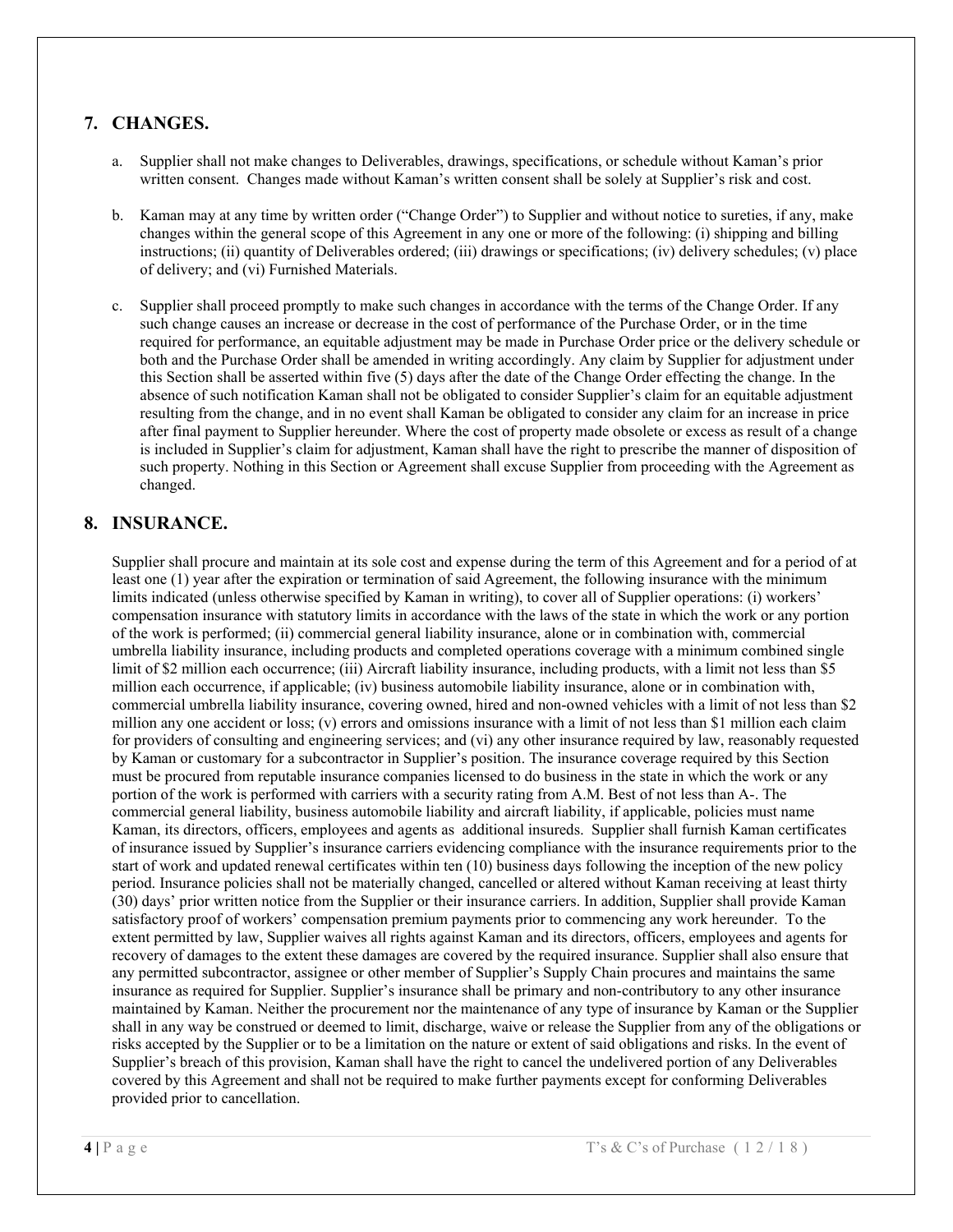## **9. INDEMNIFICATION.**

- a. General Indemnification. Supplier shall defend, indemnify and hold harmless Kaman and Kaman's parent company, its subsidiaries, affiliates, successors or assigns and its and their respective directors, officers, shareholders, employees, and customers (collectively, "Indemnitees") against any and all loss, injury, death, damage, liability, claim, deficiency, action, judgment, interest, award, penalty, fine, cost or expense, including reasonable attorney and professional fees and costs, and the cost of enforcing any right to indemnification hereunder and the cost of pursuing any insurance providers (collectively, "Losses") arising out of or occurring in connection with the Deliverables purchased from Supplier or Supplier's negligence, willful misconduct or breach of the Terms. Supplier shall not enter into any settlement without Kaman's prior written consent.
- b. Intellectual Property Indemnification. Supplier shall, at its expense, defend, indemnify and hold harmless Kaman and any Indemnitee against any and all Losses arising out of or in connection with any claim that Kaman's or Indemnitee's use or possession of the Deliverables infringes or misappropriates the patent, copyright, trade secret or other intellectual property right of any third party. In no event shall Supplier enter into any settlement without Kaman's or Indemnitee's prior written consent.
- c. Supplier's indemnification obligations for claims related to or brought by anyone directly or indirectly employed by Supplier or Supplier's Supply Chain will not be limited by any provision of any workers' compensation act, disability benefits act or other employee benefit act, and Supplier hereby waives immunity under such acts to the extent they would bar recovery under or full enforcement of Supplier's indemnification obligations.
- The indemnifications specified in this Section are in addition to, and do not supersede or diminish any other indemnifications specified in this Agreement. If this Purchase Order bears a U.S. Government contract number, or if this Purchase Order is a subcontract under a U.S. Government prime contract, the Supplier shall not acquire any direct claim or direct course of action against the U.S. Government, except as may be expressly set forth in these Standard Terms and Conditions of Purchase, and which have the U.S. Government Contracting Officer's express consent confirmed herein.

### **10. CONFIDENTIAL INFORMATION.**

Except as may be required to allow the Supplier to perform on a separate, direct USG contract, and only as authorized under that contract, all non-public, confidential or proprietary information of Kaman, including but not limited to, specifications, samples, patterns, designs, plans, drawings, documents, data, business operations, customer lists, pricing, discounts or rebates, disclosed by Kaman to Supplier, whether disclosed orally or disclosed or accessed in written, electronic or other form or media, and whether or not marked, designated or otherwise identified as "confidential" in connection with this Agreement is confidential, solely for the purpose of performing this Agreement and may not be disclosed or copied unless authorized in advance by Kaman in writing. In the absence of a written agreement to the contrary, all information, specifications, and drawings furnished to Kaman in connection with this Agreement shall be considered nonproprietary and may be used or disclosed to third parties by Kaman as Kaman chooses. Upon Kaman's request, Supplier shall promptly return all documents and other materials received from Kaman. Kaman shall be entitled to injunctive relief for any violation of this Section.

#### **11. ASSIGNMENT.**

Neither this Agreement nor its performance nor any rights of Supplier herein, other than claims for money due or to become due Supplier hereunder, may be assigned or otherwise transferred by Supplier without prior written consent of Kaman. Failure to obtain Kaman's prior written consent shall render the assignment null and void and is a breach of this Agreement. Claims for money due to Supplier from Kaman arising out of this Agreement may be assigned, but Kaman shall not be bound by any such assignment unless and until Kaman shall have received written notice and an executed original of the instrument of assignment, and suitable documentary evidence of Supplier's authority so to assign. All payments of money due made by Kaman prior to receipt by Kaman of the above evidence of assignment shall be fully credited against Kaman's obligation under this Agreement. In no event shall copies of plans, specifications or other similar documents relating to work under this Agreement be furnished to any Assignee as part of any assignment of money due, nor shall the Agreement be so delivered if the same is designated on the face hereof as classified under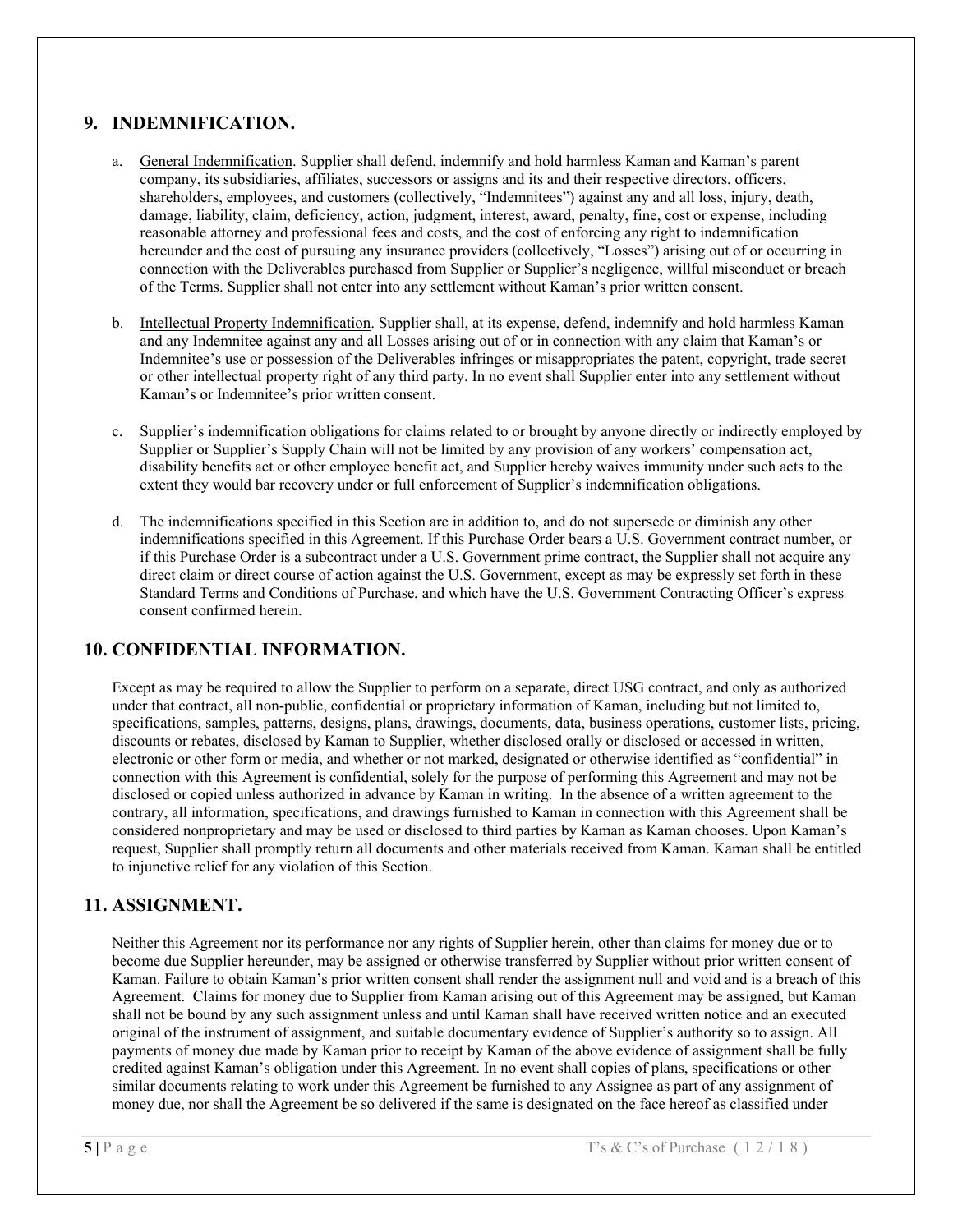USG security requirements. Any costs associated with Kaman's efforts to approve an assignment including, but not limited to, Quality Assurance or financial audits, shall be borne by the Supplier.

## **12. OUTSOURCING.**

Notwithstanding any other provision of this Agreement, Supplier shall not procure from a third party any completed or substantially completed Deliverables described in the Purchase Order without first obtaining the written approval of Kaman.

# **13. MATERIAL, TOOLING AND EQUIPMENT FURNISHED TO SUPPLIER.**

- a. For the purpose of this Section, "Kaman" shall mean "Kaman or Kaman's Customer (as applicable)". All material, tooling and equipment which Kaman is required hereunder to furnish to Supplier ("Furnished Materials") shall be delivered in sufficient time to enable Supplier to meet its delivery schedule. Title to and the right to immediate possession of any property, including without limitation, patterns, tools, dies, equipment or material, furnished or paid for by Kaman shall remain with Kaman. Supplier shall not substitute Furnished Materials from any other source except with Kaman's prior written approval.
- b. Kaman makes no express or implied warranty or representation as to the fitness (generally or for any particular purpose), condition, merchantability, design or operation of any item of Furnished Materials. Kaman will not be liable to Supplier for any loss, damage, injury or expense of any kind or nature caused directly or indirectly by the Furnished Materials or use of the Furnished Materials.
- c. Supplier shall, at its own expense, maintain such Furnished Materials in good condition and shall be responsible for all loss and damage thereto while in its possession. All risk of loss of or damage to Furnished Materials, other than from ordinary wear and tear, shall be upon Supplier until the same has been redelivered to Kaman. Supplier shall maintain insurance on Furnished Materials covering all risks in amounts equal to the replacement cost and shall indemnify Kaman for the full repair or replacement cost, at Kaman's option, of any lost or damaged Furnished Materials.
- d. Supplier shall properly segregate, identify, mark, maintain and protect all such Furnished Materials and shall use the same only in the performance of this Agreement. Supplier shall perform, at its own expense, annual physical inventories of Furnished Materials in its possession to verify condition, proper marking, and ownership and the results submitted to Kaman. At a minimum, all Furnished Materials will be inventoried annually by program, and at Agreement completion. The interval and timing of these inventories will be coordinated with Kaman. Tools should be checked to verify condition, tool number and ownership are clearly identified and when required stamped on tools and the results submitted to Kaman.
- e. Supplier shall not be required to account to Kaman for the proceeds from the sale of scrap generated during the performance of this Agreement by the processing of Furnished Materials, provided, however, that Supplier shall replace, by purchase from Kaman at Kaman's price then current, any such material lost or damaged because of spoilage, breakage or defective workmanship in excess of any allowance made therefore by Kaman. Upon completion of this Agreement, all remaining Furnished Materials not consumed in the performance of this Agreement shall be disposed of in accordance with Kaman's written instructions.
- f. Supplier shall not alter the physical or chemical properties of the material furnished to it except in accordance with applicable Kaman specifications or except with Kaman's written approval.

### **14. FORCE MAJEURE.**

a. Neither party shall be liable to the other for any delay or failure in performing its obligations under this Agreement to the extent that such delay or failure is caused by an event or circumstance that is beyond the reasonable control of that party, without such party's fault or negligence, and which by its nature could not have been foreseen by such party or, if it could have been foreseen, was unavoidable ("Force Majeure Event"). Force Majeure Events include, but are not limited to, acts of God or the public enemy, government restrictions, floods, fire, earthquakes,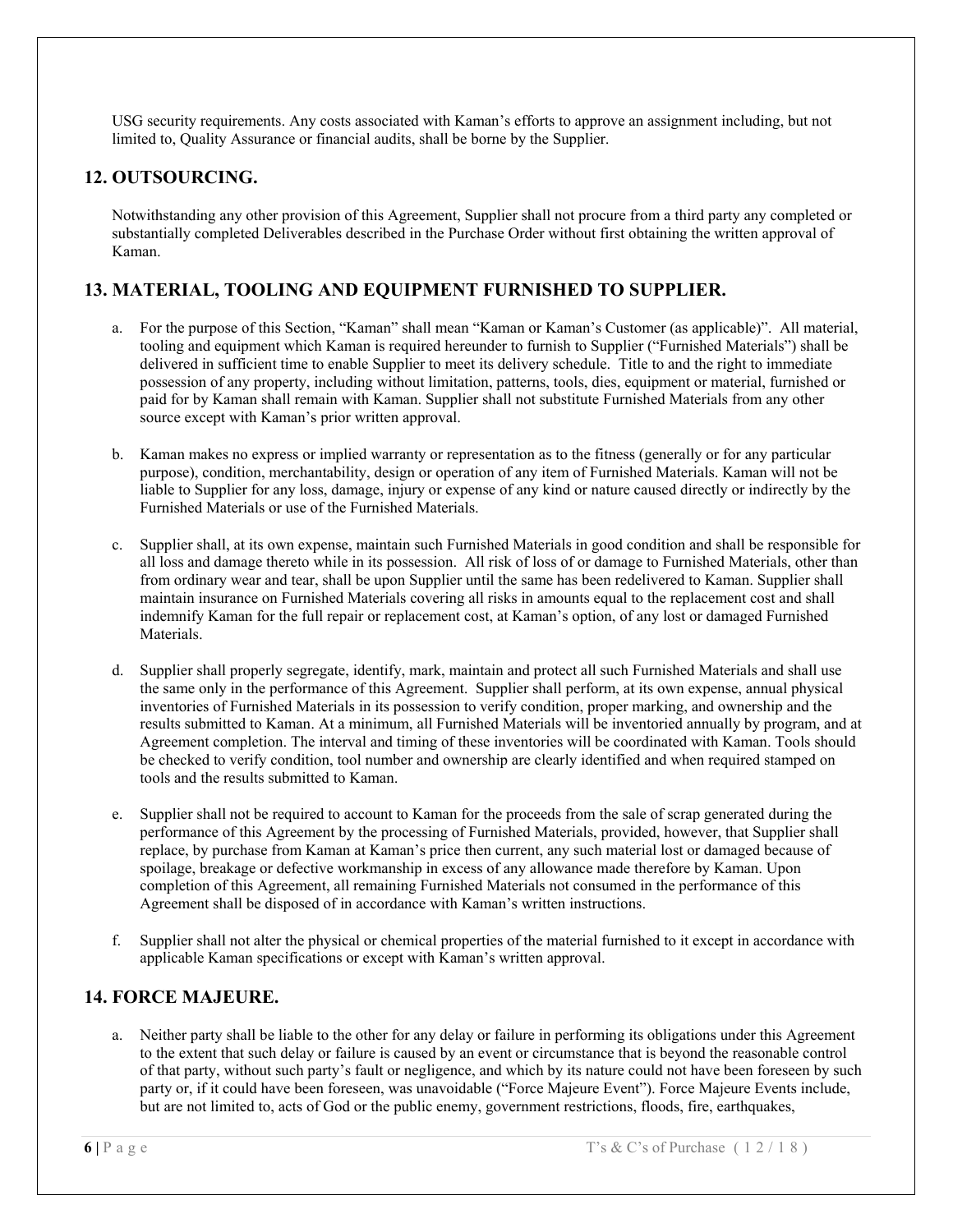explosion, epidemic, war, invasion, hostilities, terrorist acts, riots, strike, embargoes or industrial disturbances. Supplier's economic hardship or changes in market conditions are not considered Force Majeure Events. Supplier shall use all diligent efforts to end the failure or delay of its performance, ensure that the effects of any Force Majeure Event are minimized and resume performance under this Agreement. Whenever there is an actual delay or threat to delay the timely performance of this Agreement ("Delay") Supplier shall promptly notify Kaman in writing of the cause and probable length of any anticipated Delay and take, at its sole expense, all necessary actions to mitigate the potential impact of any such Delay and minimize disruption of supply to Kaman, including treating Kaman no less favorably than any of its other customers if Supplier is required to allocate goods or resources among its customers. Neither such notification nor acknowledgment by Kaman will constitute a waiver of the Purchase Order's specified delivery schedule.

b. If a Force Majeure Event prevents Supplier from carrying out its obligations under this Agreement for a continuous period of more than thirty (30) business days, Kaman may terminate this Agreement immediately by giving written notice to Supplier.

### **15. STOP WORK.**

- a. When directed by written notice from Kaman ("Stop Work Notice"), Supplier will immediately stop all or part of the work relating to this Agreement to the extent specified in the notice for a period of up to one hundred twenty (120) calendar days or longer if extended by mutual agreement. Supplier shall take all reasonable steps to minimize the incurrence of costs allocable to the work covered by this Agreement during the period of the stop work.
- b. Within such period, Kaman may either terminate or continue the work by written order to the Supplier. If a Stop Work Notice is cancelled or the period of the Stop Work Notice or any agreed extension thereof expires, Supplier must resume work and Kaman and Supplier will agree upon a reasonable adjustment in the delivery schedule. In no event will such adjustment exceed the period of time in which the Stop Work Notice was in effect. Except as otherwise provided herein, the total Purchase Order price will not be adjusted and Kaman will not incur any liability by the issuance of a Stop Work Notice.

### **16. TERMINATION FOR DEFAULT.**

- a. To the extent permitted by Law, Kaman shall have the right to terminate this Agreement or any part hereof without further cost or liability to Kaman in the event of the happening of any one or more of the following: the commencement by Supplier of a voluntary case in bankruptcy; the commencement against Supplier of an involuntary case in bankruptcy, if such case is not dismissed within thirty (30) days from the date of filing; the appointment of a receiver or trustee for Supplier, if such appointment is not vacated within thirty (30) days from the date thereof; the execution by Supplier of an assignment for the benefit of creditors; Supplier's failure to make or delay in making deliveries hereunder which failure or delay is not otherwise excusable hereunder; Supplier's failure to provide adequate assurance of due performance when Kaman has reasonable grounds for insecurity with respect to such performance and following a written demand by Kaman for such assurance; or other failure of Supplier to perform in accordance with this Agreement (hereinafter "the failure") and Supplier does not cure the Failure within 30 day cure period ("the Cure Period"), and can be extended at the discretion of Kaman. In the event Kaman terminates this order in whole or in part after the Cure Period, or the extended Cure Period provided that Supplier did not cure the Failure as provided in this subparagraph.
- b. Supplier may show cause why the Purchase Order should not be terminated for default within five (5) days of Kaman's notice of intent to terminate. In the event Kaman terminates this Agreement in whole or in part as provided in this Section, Kaman may procure, upon such terms at a price deemed fair and reasonable and in such manner as Kaman may deem appropriate, Deliverables similar to those so terminated, and Supplier shall be liable to Kaman for any excess costs for such similar Deliverables, provided, that Supplier shall continue the performance of this Agreement to the extent the same is not terminated.
- c. Upon termination by Kaman of all or any part of this Agreement by reason of any default by Supplier, Kaman, in addition to any other lawful remedies, may at its option require Supplier to transfer to Kaman all materials, work in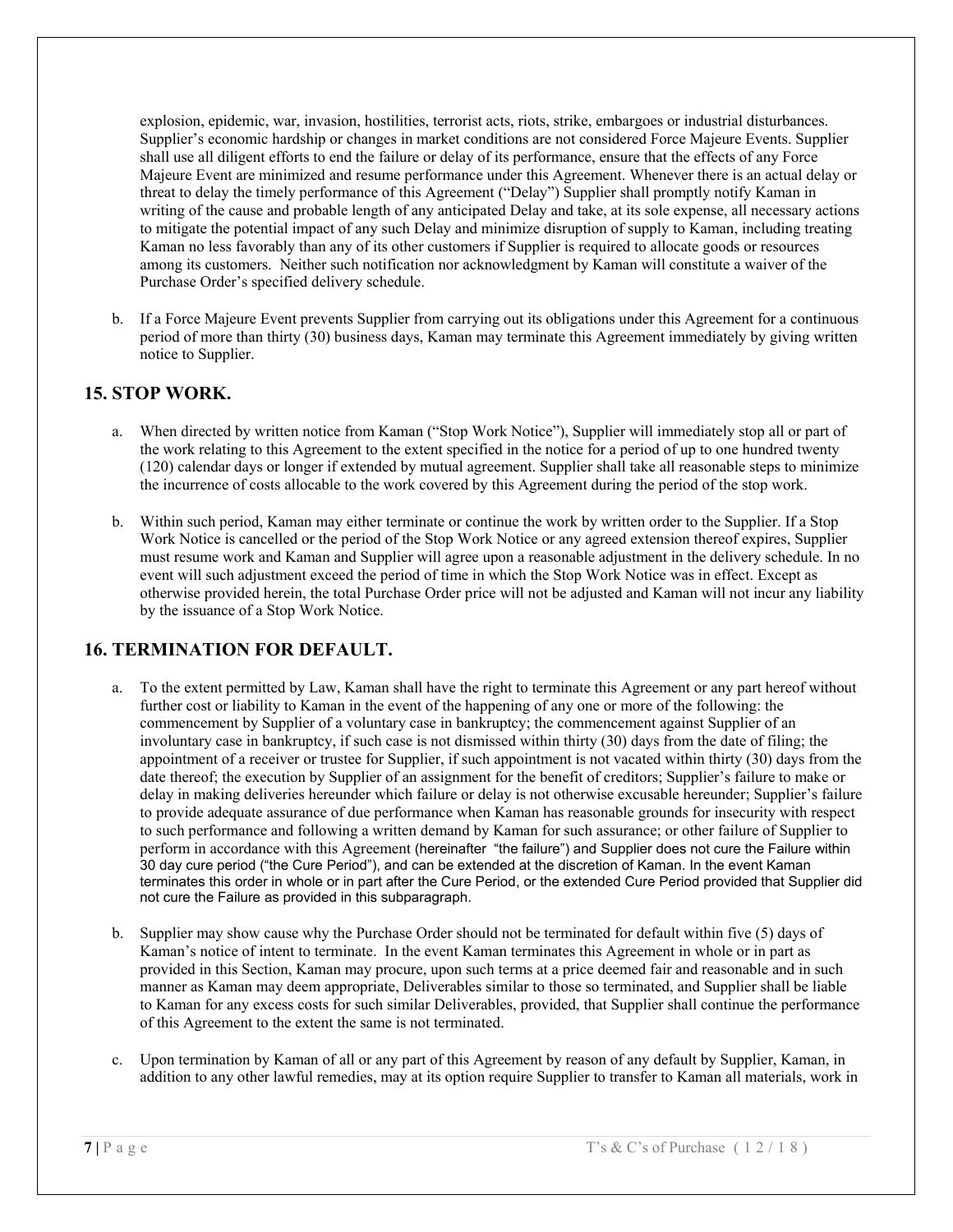process, completed goods, tooling, plans and specifications allocable to the cancelled portion of this Agreement, in which event Kaman shall credit Supplier with the fair value of such items transferred to Kaman.

# **17. TERMINATION FOR CONVENIENCE.**

- a. Kaman reserves the right to terminate this Agreement, or cancel any part hereof, for its convenience. In the event of such termination, Kaman shall terminate by delivering to Supplier a written notice ("Notice of Termination") specifying the extent and the effective date of termination. Supplier shall immediately stop all work hereunder and shall immediately cause any and all Supplier's Supply Chain to cease work. Subject to the terms of this Agreement, Supplier shall be paid a percentage of the Purchase Order price reflecting the percentage of the work performed prior to the Notice of Termination, plus reasonable charges Supplier can demonstrate to the sole satisfaction of Kaman using its standard record keeping system have resulted from the termination. Supplier shall not be paid for any work performed or costs incurred which reasonably could have been avoided. In no event shall Kaman be liable for lost or anticipated profits, unabsorbed indirect costs or overhead, or for any sum in excess of the total Purchase Order price.
- b. In the event Supplier has a claim for adjustment, it must notify Kaman in writing of its intent to file a claim within fourteen (14) calendar days from the effective date of termination. Supplier's termination claim shall be submitted within sixty (60) calendar days from the effective date of the termination. Supplier shall have no other remedies after this period.
- c. Supplier shall continue all portions of this Agreement not terminated.

# **18. COMPLIANCE WITH LAWS AND REGULATIONS.**

- a. This Agreement and any matter arising out of or related to this Agreement shall be governed by the laws of the state or foreign jurisdiction from which this Purchase Order is issued by Kaman, without regard to its conflicts of law provisions. Notwithstanding the foregoing, if this Purchase Order bears a U.S. Government prime contract number, or if this Purchase Order is a subcontract under a U.S. Government prime contract, any and all disputes involving the U.S. Government shall be governed solely by the applicable Federal Law.
- b. Supplier shall comply with all applicable laws, orders, regulations and ordinances of the United States and the country where the Supplier will be performing the Agreement including, but not limited to, laws, pertaining to labor, health, safety, security, environment, anti-corruption, export, and human trafficking. Supplier shall procure and maintain in effect all the licenses, permissions, authorizations, consents and permits that it needs to carry out its obligations under this Agreement and shall comply with all applicable guidelines and directives of any local, state, and/or federal governmental authority. Supplier shall comply with all export and import laws of all countries involved in the sale of the Deliverables under this Agreement or any resale of the Deliverables by Supplier. Supplier assumes all responsibility for shipments of Deliverables requiring any government import clearance. Kaman may terminate this Agreement if any governmental authority imposes antidumping or countervailing duties or any other penalties on Deliverables.
- c. Supplier shall comply with applicable laws and regulations relating to anti-corruption, including, without limitation, (i) the United States Foreign Corrupt Practices Act (FCPA) (15 U.S.C. §§78dd-1, et. seq.) irrespective of the place of performance, and (ii) laws and regulations implementing the Organization for Economic Cooperation and Development's Convention on Combating Bribery of Foreign Public Officials in International Business Transactions, the U.N. Convention Against Corruption, and the Inter-American Convention Against Corruption in Supplier's country or any country where performance of this Agreement will occur. Compliance with the requirements of this Section is a material requirement of this Agreement.
- d. Supplier, at its expense, shall provide reasonable cooperation to Kaman in conducting any investigation regarding the nature and scope of any failure by Supplier or Supplier's Supply Chain to comply with applicable local, state, and federal laws, orders, rules, regulations, and ordinances that may affect the performance of Supplier's obligations under the Purchase Order.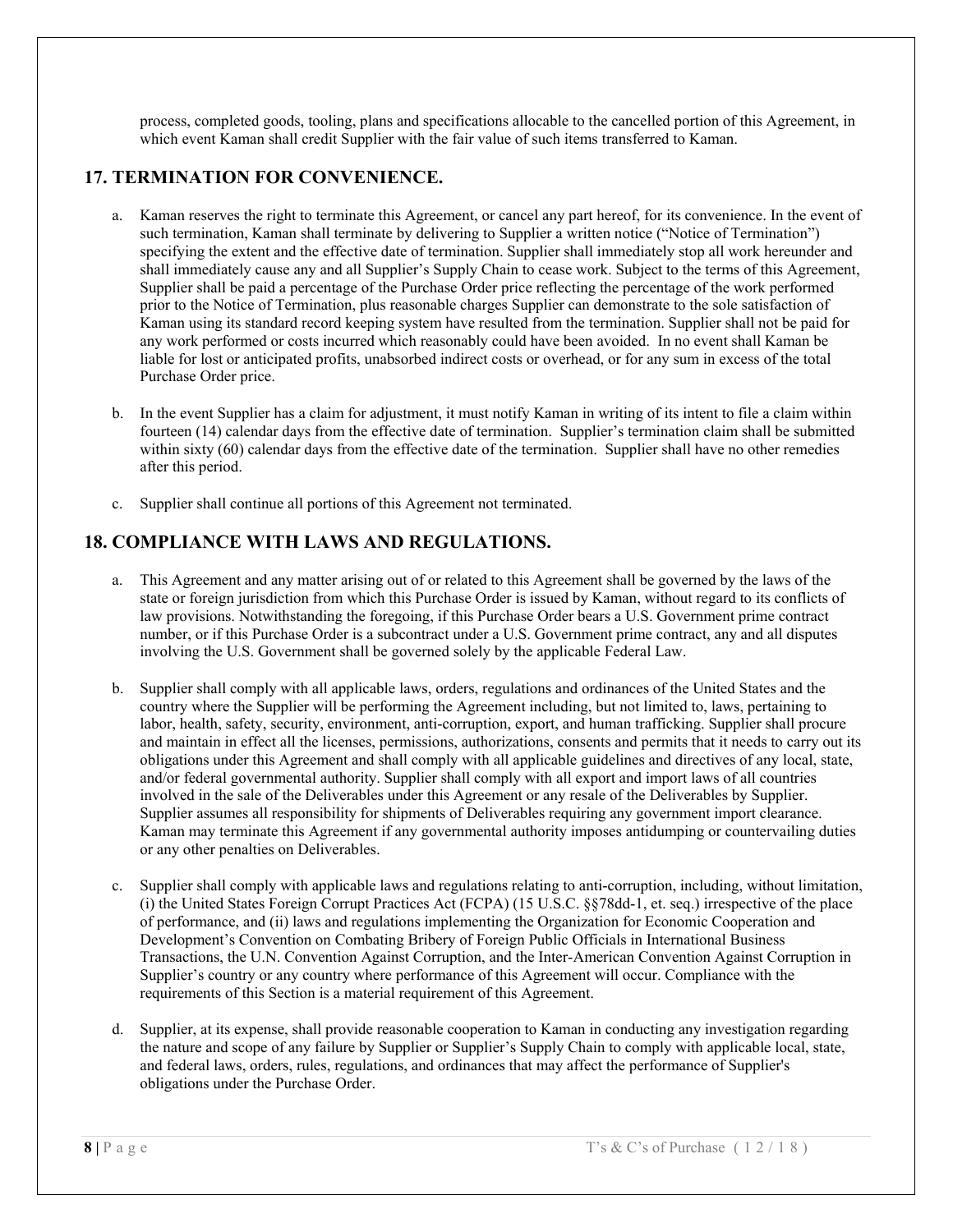e. This Agreement excludes the application of the 1980 United Nations Convention on Contracts for the International Sale of Deliverables.

### **19. COMBATTING HUMAN TRAFFICKING.**

Kaman is committed to complying with all laws, policies, and regulations regarding human trafficking. We require our employees and subcontractors to not engage in the use of forced, bonded (including debt bondage) or indentured labor, involuntary prison labor, slavery, procuring commercial sex acts, or trafficking of persons. Any material violation of law by Supplier relating to basic working conditions and human rights, including laws regarding slavery and human trafficking, of the country or countries in which Supplier is performing work under this Agreement may be considered a material breach of this Agreement for which Kaman may elect to cancel or terminate any open Agreements between Kaman and the Supplier in accordance with the "Termination for Default" Section herein. Supplier shall include the substance of this Section, including this flow-down requirement, in all Supplier's Supply Chain subcontracts and orders awarded by Supplier for work under this Agreement.

#### **20. EQUAL OPPORTUNITY.**

**Kaman is an equal opportunity employer and federal contractor or subcontractor. Consequently, the parties agree that, as applicable, they will abide by the requirements of 41 CFR 60-1.4(a), 41 CFR 60-300.5(a) and 41 CFR 60-741.5(a) and that these laws are incorporated herein by reference. These regulations prohibit discrimination against qualified individuals based on their status as protected veterans or individuals with disabilities, and prohibit discrimination against all individuals based on their race, color, religion, sex, sexual orientation, gender identity or national origin. These regulations require that covered prime contractors and subcontractors take affirmative action to employ and advance in employment individuals without regard to race, color, religion, sex, sexual orientation, gender identity, national origin, protected veteran status or disability. The parties also agree that, as applicable, they will abide by the requirements of Executive Order 13496 (29 CFR Part 471, Appendix A to Subpart A), relating to the notice of employee rights under federal labor laws.** 

#### **21. FEDERAL ACQUISITION REGULATIONS - FOR U.S. GOVERNMENT SUBCONTRACTING ONLY.**

- a. If this Purchase Order bears a U.S. Government prime contract number, or if this Purchase Order is a subcontract under a U.S. Government prime contract, all of the following apply to this Purchase Order. In addition, Supplier shall include these clauses in all of Supplier's lower-tier purchase orders/subcontracts issued in support of this Purchase Order.
- b. There are hereby incorporated herein by reference and made a part hereof the following Federal Acquisition Regulation (FAR) and Department of Defense FAR supplement (DFARS) clauses as in effect at the date of the prime contract, except for Cost Accounting Standards (CAS) clauses which are in effect at the date of the Agreement. Refer to Standard Terms and Conditions of Purchase, Addendum at the bottom of this document for a listing of FAR/DFARS clauses. By acceptance of this Agreement, Supplier agrees that it has read, understands, and certifies compliance to the FAR and DFARS clauses incorporated by reference.
- c. If the Purchase Order is identified as subject to the Defense Priorities Allocations System (DPAS), the Supplier shall follow all the requirements of the DPAS Regulation (15 CFR Part 700).
- d. Supplier shall provide Kaman with copies of any notices, representations, certifications, and disclosures required by the FAR and DFARS clauses incorporated herein. Supplier agrees that the representations and certifications of any FAR or DFARS clause is a material representation of fact upon which reliance was placed when making award. If it is later determined that the Supplier knowingly rendered an erroneous certification, in addition to other remedies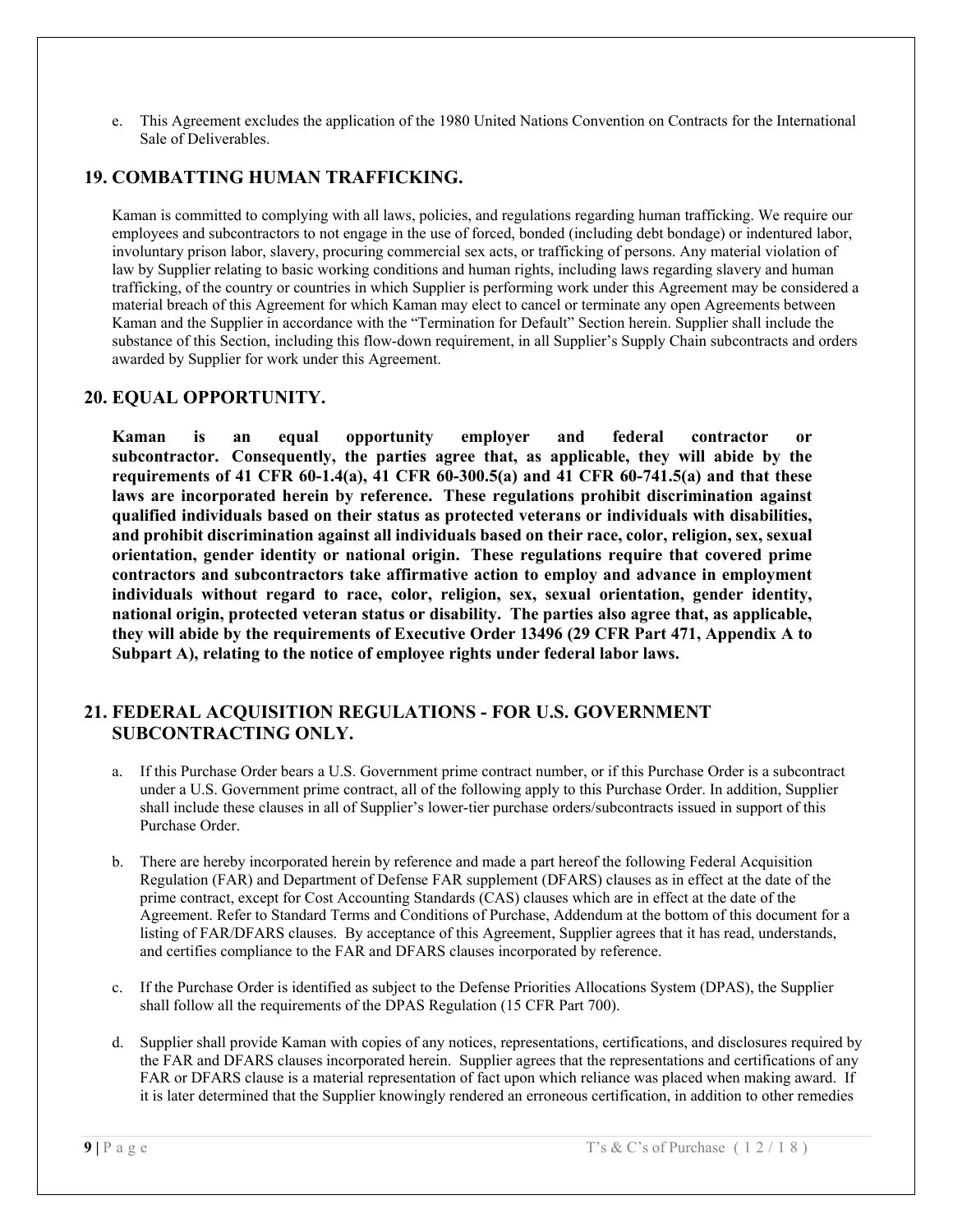available to Kaman, Kaman may terminate this Agreement for default. Supplier shall immediately notify Kaman of any change of status with regard to these certifications and representations.

- e. Supplier shall include in all subcontracts and purchase orders that it issues, any FAR or DFARS clause that by its terms is required to be included in lower-tier subcontracts and purchase orders. Kaman shall have the right to withhold from Supplier, any amounts withheld from Kaman as a result of Supplier's or Supplier's Supply Chain liabilities, acts, omissions, under this Agreement.
- f. Supplier agrees that upon the request of Kaman it will negotiate in good faith with Kaman relative to amendments to this Agreement to incorporate additional provisions herein or to change provisions hereof, as Kaman may reasonably deem necessary in order to comply with the provisions of the applicable prime contract and amendments thereto.
- g. It is recognized and agreed between Kaman and Supplier, that since the phraseology of the FAR clauses incorporated herein has been primarily designated for USG prime contracts, words and phrases in the forgoing regulations importing the USG or the prime contractor or their representatives shall, when a fair, reasonable interpretation of the context of this Agreement so requires in order to express properly the subcontract relationship be deemed to refer to Kaman or Supplier or their respective representatives; provided, however, that all reference to "Government" in the patent clauses incorporated herein above shall refer only to the USG.
- h. Supplier shall cooperate with Kaman and any government agency or authority investigating a possible violation of any clause or regulatory requirement.
- i. Supplier agrees to indemnify and hold harmless Kaman and all persons claiming under Kaman (i) against all claims, demands, and liability and all losses and expenses relating thereto, including prime contract price reductions for defective cost or pricing data, arising from cost or pricing data furnished by Supplier which was required to be complete, accurate, and current and was submitted to support a cost estimate furnished to the USG and (ii) against all claims, demands and liability, and all losses and expenses relating thereto, including prime contract price reductions in accordance with the provisions of the CAS requirements arising from any failure of Supplier to comply with rules, regulations and standards of the Cost Accounting Standards Board.
- j. In addition to any other remedies provided by law or under this Agreement, Supplier shall indemnify and hold Kaman and Kaman's Customer harmless to the full extent of any loss, damage or expense if Kaman is subjected to any liability as a result of Supplier's, and Supplier's Supply Chain's acts, omissions, or failure to comply with applicable FAR or DFARS requirements.

# **22. INTELLECTUAL PROPERTY.**

- a. Supplier agrees that Kaman shall be the owner of all inventions, technology, designs, works of authorship, mask works, technical information, computer software, business information and other information conceived, developed or otherwise generated in the performance of this Agreement by or on behalf of Supplier. Supplier hereby assigns and agrees to assign all right, title, and interest in the foregoing to Kaman, including without limitation all copyrights, patent rights and other intellectual property rights therein and further agrees to execute, at Kaman's request and expense, all documentation necessary to perfect title therein in Kaman. Any invention, sole or joint, made by employees of Supplier and arising out of the subject matter of this Agreement, as amended or extended, shall be fully disclosed and completely assigned by Supplier to Kaman without further compensation. Supplier shall maintain and disclose to Kaman written records of, and otherwise provide Kaman with full access to, the subject matter covered by this Section and that all such subject matter will be deemed the property of Kaman. Supplier shall assist Kaman, at Kaman's request and expense, in every reasonable way, in obtaining, maintaining, and enforcing patent and other intellectual property protection on the subject matter covered by this Section.
- b. Supplier warrants that the Deliverables furnished under this Agreement will not infringe or otherwise violate the intellectual property rights of any third party in the U.S. or any foreign country. Supplier shall defend, indemnify, and hold harmless Kaman and Kaman's Customers from and against any claims, damages, losses, costs, and expenses, including reasonable attorney's fees, arising out of any action by a third party that is based upon a claim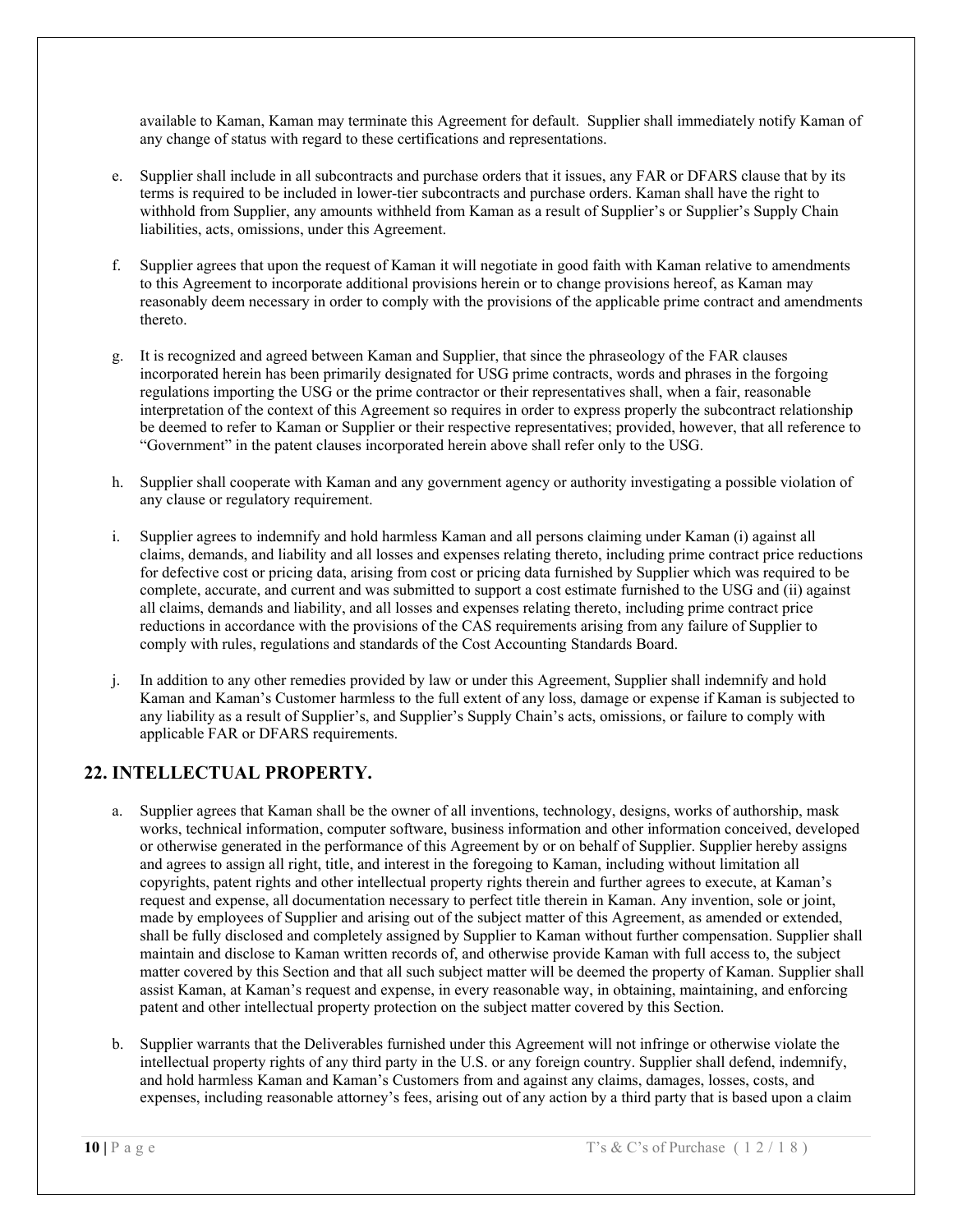that the Deliverables furnished under this Agreement infringe or otherwise violate the intellectual property rights of any person or entity.

- To the extent that any pre-existing inventions, technology, designs, works of authorship, mask works, technical information, computer software, and other information or materials are used, included, or contained in the Deliverables and not owned by Kaman pursuant to this or a previous agreement with Supplier, Supplier grants to Kaman an irrevocable, nonexclusive, world-wide, perpetual, transferable, sub licensable, royalty-free license with respect to any intellectual property rights in the Deliverables, as are necessary for Kaman to exercise its rights in the Deliverables as reasonably contemplated by this Agreement.
- d. The tangible medium storing copies of all reports, memoranda or other materials in written form including machine readable form, prepared by Supplier and furnished to Kaman pursuant to this Agreement shall become the sole property of Kaman.

# **23. SUPPLIER SUPPLIED SERVICES ON KAMAN PREMISES.**

- a. "Premises" as used in this Section means premises of Kaman, Kaman's Customer, or other third parties where Deliverables are being furnished. Where Supplier is entering or performing work at Premises, Supplier shall comply with (i) any on-Premises policy for access; and (ii) Kaman requests for information and documentation to validate citizenship or immigration status of Supplier or Supplier's Supply Chain personnel. Kaman may perform routine background checks on Supplier personnel.
- b. All persons, property, and vehicles entering or leaving Premises are subject to search. Prior to entry on Premises, Supplier shall coordinate with Kaman to gain access. Supplier personnel shall, prior to entry, be screened by Supplier at no charge to Kaman in a manner satisfactory to Kaman. Kaman may, at its sole discretion, remove, or require Supplier to remove, any specified employee of Supplier from Premises and require that such employee not be reassigned to any Premises under this or any other Agreement.
- c. Supplier shall maintain all insurance as specified within the "Insurance" Section herein.
- d. Supplier will be and shall remain responsible for all materials and workmanship until the services are completed and accepted by Kaman. Supplier further agrees to accept such Premises in their present condition as safe and satisfactory for the work to be performed, and to keep such premises free and clear of all mechanics' liens. Supplier shall reimburse Kaman for any unauthorized use of Kaman assets. Kaman may withhold any and all payments due under this Agreement until Supplier has furnished evidence satisfactory to Kaman that all bills for labor and material referable to this Agreement or any individual Purchase Orders have been paid in full by Supplier.
- e. Violation of this Section may result in Termination for Default of this Agreement in addition to any other remedy available to Kaman at law or in equity.

# **24. CUMULATIVE RIGHTS AND REMEDIES.**

Supplier acknowledges that breach by Supplier of this Agreement could cause irreparable harm to Kaman for which monetary damages may be difficult to ascertain or may constitute any inadequate remedy. Supplier, therefore, agrees that Kaman shall be entitled to sue for specific performance or seek injunctive relief for any violation or threatened violation of this Agreement by Supplier without the filing or posting of any bond or surety. Kaman may seek a temporary and/or permanent injunction (or other similar relief in accordance with applicable law) from any court or other authority having competent jurisdiction. The rights and remedies herein reserved to Kaman shall be cumulative and in addition to any other or further rights and remedies provided by law or equity.

# **25. AVIATION UNIQUE REQUIREMENTS.**

a. Supplier shall immediately notify Kaman upon receipt of any Government-Industry Data Exchange Program ("GIDEP") Alert related to Deliverables, and shall provide Kaman a list of all affected Deliverables by Purchase Order, part number, invoice number, serial number, or any other identifying number as applicable. For GIDEP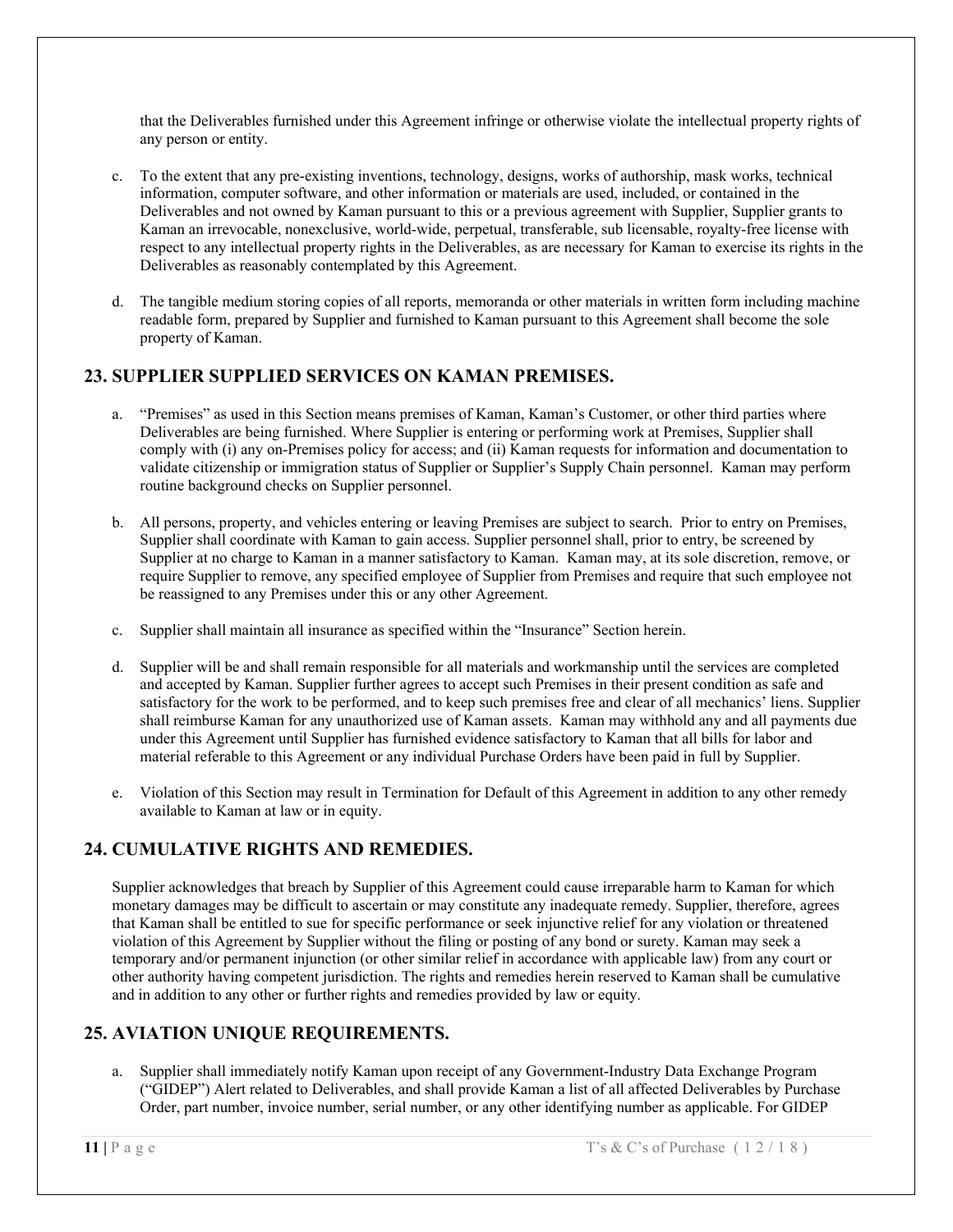Alerts due in whole or in part by the Deliverables, Supplier shall immediately replace all affected Deliverables at its sole expense including any installation and removal costs for the Deliverables so affected and reimburse Kaman for any damages and commercially reasonable expenses incurred by Kaman.

- b. If the FAA, or other aviation authority, issues Airworthiness Directives ("ADs"), or the equivalent of ADs, related to Deliverables, Supplier shall immediately remove the cause(s) of the ADs or AD equivalents in all Deliverables delivered and to be delivered to Kaman including but not limited to Deliverables utilized in the field. Supplier shall reimburse Kaman for any costs and damages associated with removal, redelivery and installation of Deliverables, incurred by Kaman as a result of such ADs or equivalent of ADs which are attributable to the Deliverables.
- c. Following completion of any Kaman required reviews and approvals, Supplier shall provide all service bulletins, safety bulletins and ADs (collectively in this sub-Section "Bulletins") to Kaman immediately upon issuance. Supplier shall implement Supplier's recommendations contained in Bulletins on all Deliverables delivered and to be delivered.

# **26. QUALITY MANAGEMENT SYSTEM.**

- a. Supplier shall establish and maintain a quality management system ("QMS") to an industry recognized quality standard and in compliance with any other specific quality requirements for the Deliverables identified in the Purchase Order. Independent third party certification (e.g. ISO, AS9100, NADCAP) is strongly recommended and encouraged.
- b. The QMS must comply with the Kaman's Supplier Quality Requirements Manual ("SQRM"). Supplier shall permit Kaman, Kaman's Customer, and USG representatives, as applicable, to review QMS procedures, practices, processes and related documents to determine such acceptability.
- c. Supplier shall provide written notice to Kaman prior to any change in Supplier or Supplier's Supply Chain facility, process, key personnel, material, or plant relocations. Such changes may require product or process re qualification and Kaman approval. Failure by Supplier to obtain Kaman's written approval could be considered to be fraud and grounds for termination for default, and the Deliverables then deemed Non-conformance(s) and subject to the requirements of the "Non-conformance(s)" Section herein.
- d. Supplier shall promptly notify Kaman in writing when discrepancies in Supplier's process, including any violation of or deviation from Supplier's approved inspection/quality management system, or good/materials are discovered or suspected which may affect the Deliverables delivered or to be delivered under the Purchase Order.

### **27. WAIVERS.**

No waiver by Kaman of any of the provisions of this Agreement is effective unless explicitly set forth in writing and signed by Kaman. No failure to exercise, or delay in exercising, any right, remedy, power or privilege arising from this Agreement operates, or may be construed, as a waiver thereof. No single or partial exercise of any right, remedy, power or privilege hereunder precludes any other or further exercise thereof or the exercise of any other right, remedy, power or privilege.

# **28. IMPORT/EXPORT REQUIREMENTS.**

a. Supplier shall comply with all import and export laws and regulations of the Supplier's country and the United States of America, including but not limited to the International Traffic in Arms Regulations (ITAR) pursuant to the Arms Export Control Act (22 U.S.C. 2778) and the Export Administration Regulations (EAR) pursuant to the Export Administration Act (50 U.S.C. 2401-2420). Supplier acknowledges its obligations to control access to technical data, including drawings and specifications, technical assistance, products, equipment and services, which may also be collectively referred to as "Goods and/or Services" in this Section, under US export laws and regulations, and agrees to adhere to such laws and regulations and any authorization(s) issued thereunder with regard to any Goods and/or Services supplied hereunder by Supplier.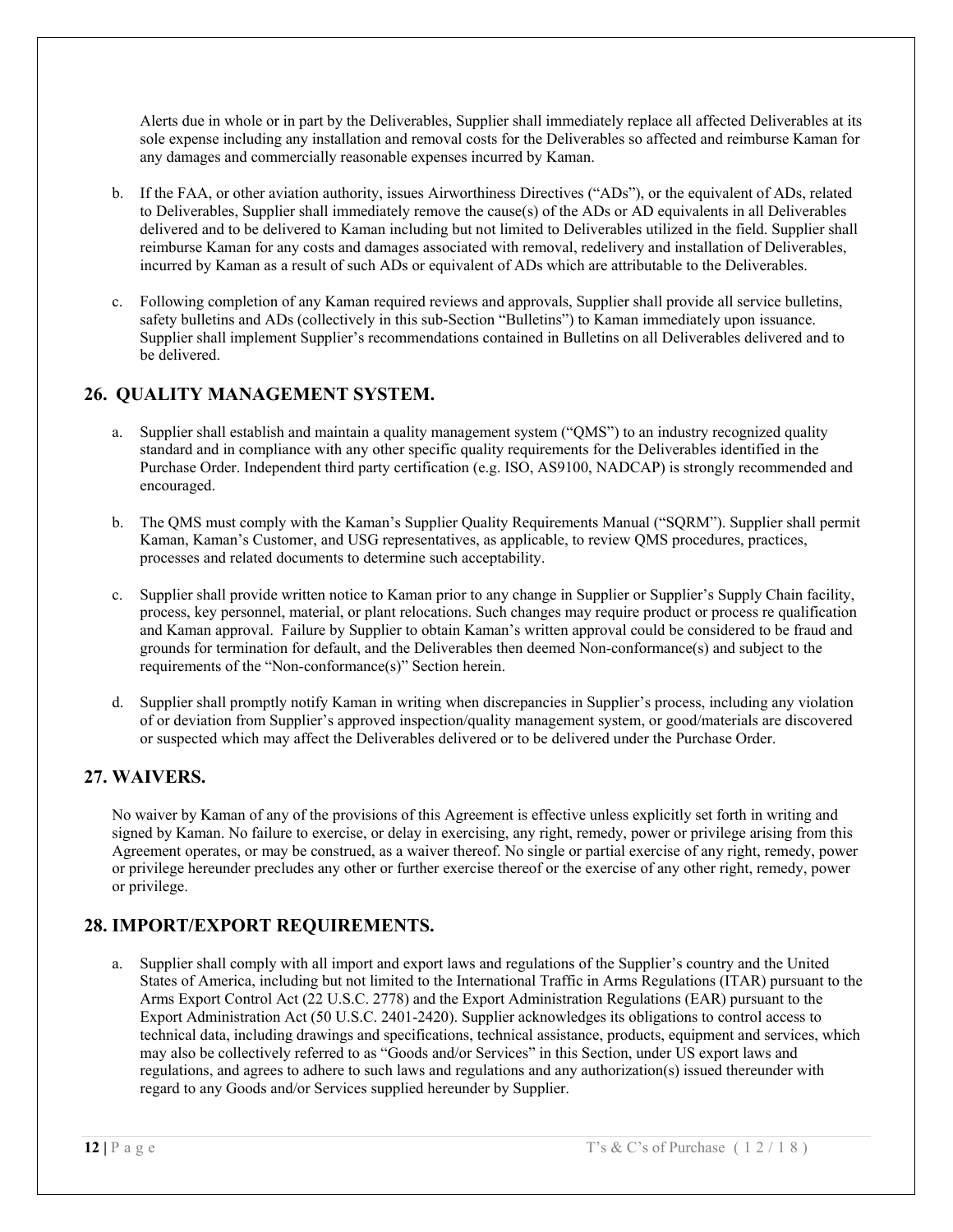- b. Supplier agrees that any Goods and/or Services furnished by Kaman in connection with any RFQ, Order, or Agreement, may be subject to export controls. Such Goods and/or Services may not be transferred, or otherwise be disposed of in any other country, either in their original form or after being incorporated into other end-items, without the prior written approval of the USG. Further, the Supplier shall strictly control the disclosure of, and access to, Goods and/or Services received under this Agreement, in accordance with the aforementioned regulations. Supplier agrees that no Goods and/or Services provided by Kaman in connection with this Agreement shall be provided to any non-U.S. person or non-U.S. entity, including without limitation a non-U.S. employee (including those located in the U.S.) or subsidiary of Supplier, without Kaman's prior express written authorization, Supplier agrees that no Goods and/or Services provided by Kaman in connection with this Agreement shall be provided to any third-party, without Kaman's prior express written authorization.
- c. Upon Kaman's request, Supplier shall promptly furnish to Kaman all documentation including, but not limited to, import certificates or end-user certificates from Supplier or Supplier's government, which are reasonably necessary to support Kaman's application for U.S. import or export authorization(s). Kaman shall not be responsible for delays in US importation or exportation of Goods and/or Services supplied hereunder by Kaman due to lack of necessary documentation from Supplier or Supplier's country.
- d. If applicable, Supplier shall be responsible for obtaining the export license(s) necessary to ship the Goods and/or Services to their final destination, as directed by Kaman. Supplier shall also be responsible for immediately notifying Kaman, in writing, of any designation (or change in designation) of the Goods and/or Services furnished hereunder which results in the Goods and/or Services being classified as "Defense Articles", "Defense Services", or "Technical Data" as those terms are defined in 22 CFR 120-130. Compliance with export laws and regulations shall not relieve the Supplier or Kaman of their individual obligations under this Agreement and shall not constitute a force majeure or give rise to an excusable delay hereunder.
- e. Supplier shall immediately notify Kaman if it is or becomes listed on any Excluded or Denied Party List of any government agency, U.S. or foreign, or if its export privileges are denied, suspended or revoked. Supplier agrees that no goods, technology, software or services supplied under this Agreement are sourced from or originate with: (i) a country or government subject to U.S. economic sanctions administered by the U.S. Department of the Treasury or U.S. Department of State; (ii) a Specially Designated National identified on the U.S. Department of Treasury's Specially Designated Nationals List, or another USG list restricting the acquisition of items from an entity or person located outside or inside the U.S.; (iii) an entity or person that is owned or controlled by a person or an entity included in (i) or (ii) above, or (iv) a restricted country or debarred party under the International Traffic in Arms Regulations or U.S. Department of Defense Federal Acquisition Regulations.
- f. Supplier shall notify Kaman at once of any violation of laws or regulations in connection with this Agreement, and shall indemnify Kaman for all liabilities, penalties, losses, damages, costs or expenses that may be imposed on or incurred by Kaman in connection with any such violations by the Supplier.

### **29. ORDER OF PRECEDENCE.**

Any inconsistency or ambiguity in this Agreement shall be resolved by giving precedence in the following order: (a) Overriding Agreement, if any, (b) Purchase Order, (c) Standard Terms and Conditions of Purchase, (d) Statement of Work, (e) Drawings, (f) Specifications, and (g) Other documents included herein by reference. If this Purchase Order bears a U.S. Government prime contract number, or of this Purchase Order is a subcontract under a U.S. Government prime contract, the FAR and DFARS clauses incorporated herein take precedence over any other documents listed in this clause.

### **30. CONFLICT MINERALS.**

With respect to any and all Deliverables (if any) delivered under the Agreement, Supplier warrants that such Deliverables will at no time contain any "conflict minerals," as such term is defined in the Dodd-Frank Wall Street Reform and Consumer Protection Act of 2010, including, without limitation, columbite-tantalite (coltan), cassiterite, gold, wolframite or their derivatives, or any other mineral or its derivatives (collectively known as "3TG"), determined by the U.S. Secretary of State to be financing conflict in the Democratic Republic of the Congo (DRC) sourced from the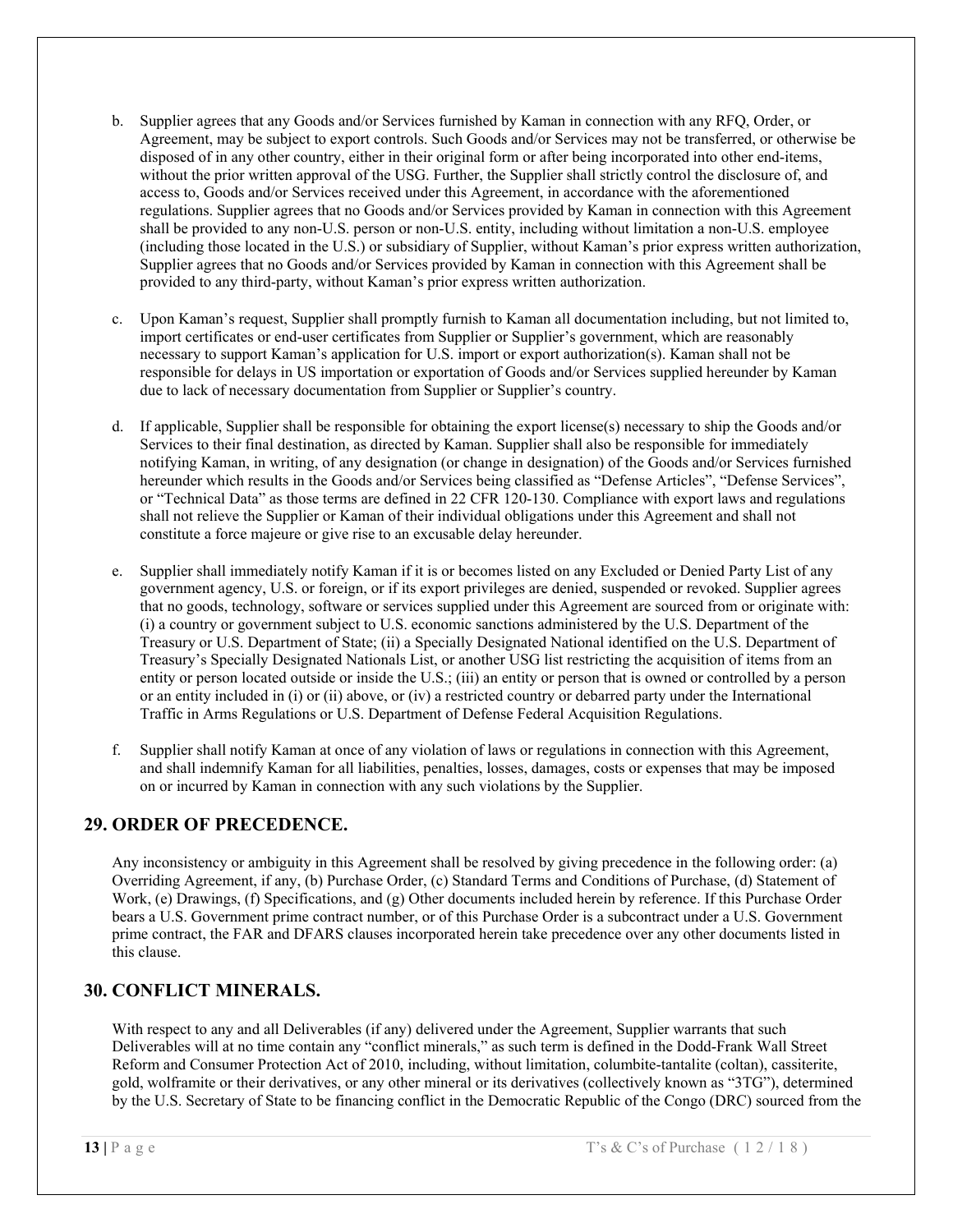DRC or adjoining countries. Any "3TG" will be sourced from validated Smelters. Supplier shall, no later than forty-five (45) days following each calendar year in which Supplier has delivered any Deliverables to Kaman, under this Agreement or otherwise, complete the Conflict Minerals Reporting Template that will be sent by or on behalf of Kaman.

# **31. SPECIALTY METALS.**

If Supplier delivers any item(s) under this contract that contain specialty metals, Supplier agrees that such specialty metals shall be melted in the United States or a qualifying country. The definitions of "specialty metals" and "qualifying countries" are set forth in DFARS 252.225-7008, 252.225-7009, 252.225-7010 and 252.225-7012 which are incorporated herein by reference.

# **32. OBSOLETE PARTS/END OF LIFE (EOL).**

- a. Kaman may desire to place additional orders for Deliverables purchased hereunder. Supplier shall provide Kaman with a last time buy notice at least twelve (12) months prior to any action to discontinue the manufacturing capability of any Deliverables purchased under this Agreement. The Supplier agrees to perform an obsolescence/ EOL analysis of product bill of material (BOM)/subassembly/and or component. The method for the analysis is at the Supplier's discretion. The purpose of the analysis is to categorize every item in the Deliverable as follows:
	- i. Known obsolescence/EOL component no longer in production by the Supplier or Supplier's Supply Chain.
	- ii. Potential obsolescence/EOL concern. Component(s) nearing the end of their life cycle. The Supplier or Supplier's Supply Chain has plans to discontinue component(s) within the next four (4) years.
	- iii. No obsolescence/EOL concern verified by component manufacturing that component(s) will be available for the next 4 years.
- b. The analysis shall be performed at least once during the execution of this Agreement and no more often than twelve (12) months from the previous analysis. The expected output of the analysis is a report or matrix that describes obsolescence/EOL detail of item in the BOM categorized as described above.
- c. Supplier shall provide Kaman (if relevant) the right of first refusal to purchase tooling and materials associated with any Supplier discontinued manufacturing decision, obsolescence, or EOL.

# **33. COUNTERFEIT PARTS.**

- a. Supplier bears responsibility for procuring authentic items and materials from Supplier's Supply Chain as required for Deliverables and shall ensure that Supplier's Supply Chain complies with the requirements of this Section. In addition the supplier must also comply with Aerospace Standard AS6174, Counterfeit Material: Assuring Acquisition of Authentic and Conforming Material and also AS5553, Counterfeit Electronic Parts; Avoidance, Detection, Mitigation, and Disposition. A "Counterfeit" part is an unlawful or unauthorized reproduction, substitution, or alteration that has been knowingly mismarked, misidentified, or otherwise misrepresented to be an authentic, unmodified part from the original manufacturer, or a source with the express written authority of the original manufacturer or a current design activity, including an authorized aftermarket manufacturer. Unlawful or unauthorized substitution includes used parts represented as new, or the false identification of grade, serial number, lot number, date code, or performance characteristics. Procurement or supply from other than the original manufacturer or authorized sources is prohibited without prior, written approval from Kaman. In addition, no substitutions may be made without prior, written approval from Kaman. Failure by Supplier to document material or item substitution or to identify that an item has been refurbished or remanufactured is considered to be fraud, and the material or item then becomes suspect/counterfeit.
- b. If Supplier becomes aware or suspects that a Deliverable contains suspect/Counterfeit parts or materials, Supplier shall promptly, but in no case later than ten (10) days from discovery, notify Kaman of affected Deliverables.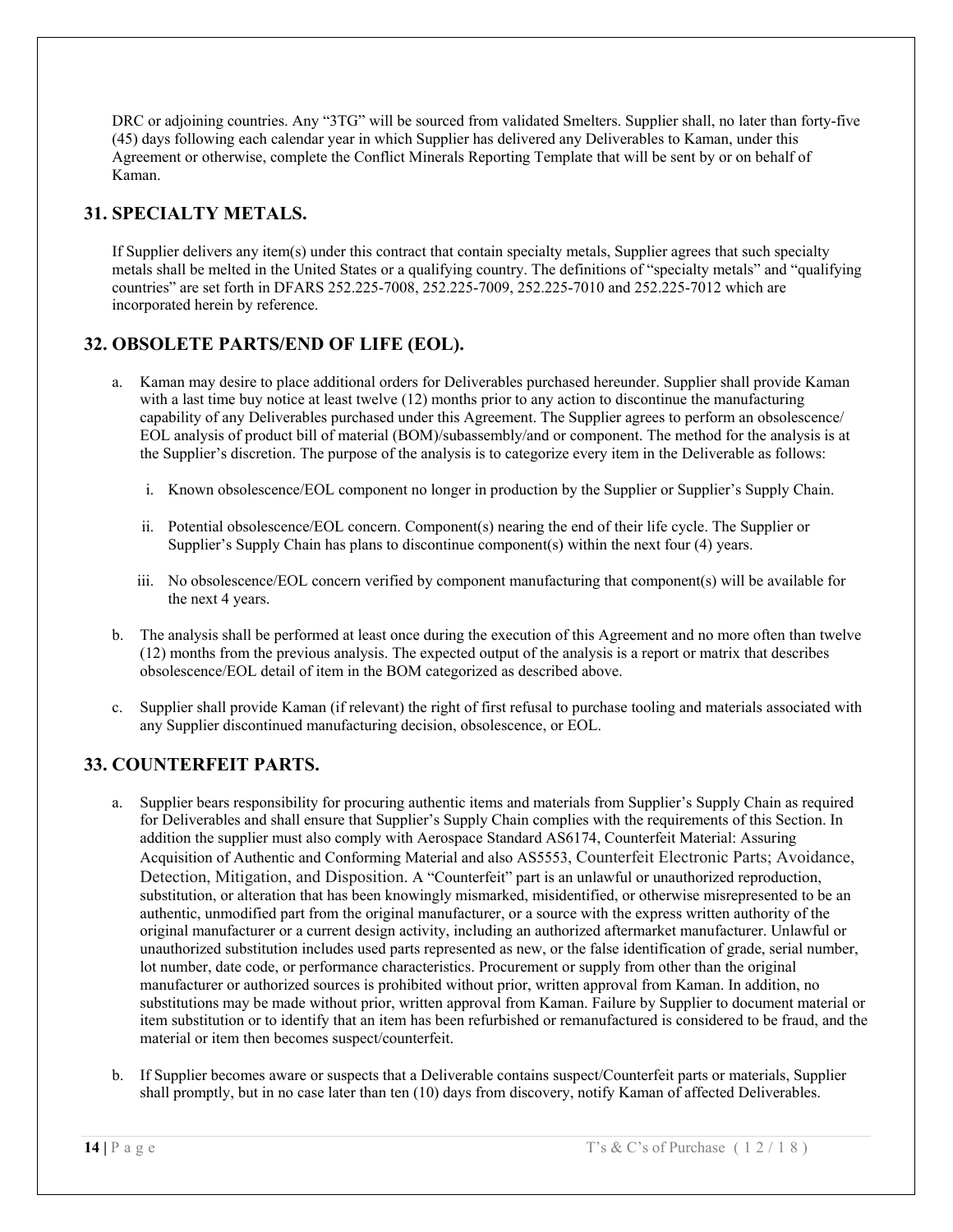Kaman, in turn, may also notify its Customer(s) and government representatives and reserves the right to withhold payment for the Deliverable(s) pending results of the investigation.

c. If it is determined by Kaman that a suspect/Counterfeit part, or suspect/Counterfeit material, has been supplied, Kaman will impound the parts/material pending a decision on disposition. Notwithstanding any language or term to the contrary herein, Supplier shall promptly replace all such parts/material with parts/material acceptable to Kaman and shall be liable for all costs relating to the impoundment, removal, and replacement. The remedies contained in this Section are in addition to any remedies Kaman may have at law, equity or under other provisions herein. Kaman may also notify the applicable USG representatives and reserves the right to withhold payment for the parts/material pending results of the investigation.

# **34. SUPPLIER RECORDS.**

- a. All records are to be retained for the period required by applicable local, state and federal laws and regulations in the U.S. and, in the case of foreign operations, for all periods required by applicable law. Records, which provide evidence of conformity to requirements and the effective operation of the Supplier's quality management system, (e.g. Supplier test reports, inspection records), shall be maintained and remain legible, readily identifiable, retrievable and available to Kaman during performance of an Agreement and until the later of: (i) ten (10) years after final payment; (ii) final resolution of any dispute involving the Deliverables delivered hereunder; (iii) the latest time required by an Agreement; (iv) the latest time required by applicable laws and regulations; (v) the latest time required by Kaman's quality requirements effective as of the date of this Agreement; or (vi) as otherwise directed by Kaman unless otherwise specified in this Agreement (collectively the "Retention Period"). The Supplier shall not discard or destroy records following the Retention Period without written approval from Kaman. Any documents requested by Kaman will be provided by the supplier within 24 hours -.
- b. If Kaman has a reasonable suspicion that the provisions of this Agreement have been violated based on identifiable evidence or information, Kaman and its authorized representatives will have the right to audit, examine and make copies of all records that relate to this Agreement in whatever form they may be kept by Supplier including, but not limited to, relevant quality, inspection, test, accounting records, transactional records, financial documents, or written policies and procedures. Supplier will keep and preserve all such records and accounts throughout the term of the Agreement, and the Retention Period, subject to any applicable legal privilege, data protection or data privacy law or express legal restriction. These audit rights must be explicitly included in any subsequent subcontracts or agreements formed between Supplier and Supplier's Supply Chain in connection with the performance of this Agreement.

# **35. CODE OF BUSINESS CONDUCT AND ETHICS.**

Supplier shall comply with the principles of Kaman's Code of Business Conduct and Ethics (the "Code") (as amended from time to time), and Supplier shall periodically review the Code for changes. The Code forms part of this Agreement and is available electronically at http://www.kaman.com/sites/default/files/Kaman-Code-Conduct-English.pdf. Supplier shall adopt a code of ethical business conduct ("Supplier's Code") suitable to its business, and in general conformance with the Code, and abide by Supplier's Code. The Supplier's Code should require that Supplier comply with all pertinent laws and regulations, and address Supplier's policies including, but not limited to, workplace health and safety, labor standards, protection of the environment and resources, product safety and quality, export, human trafficking, and anticorruption.

### **36. PACKING AND SHIPPING.**

- a. Supplier shall properly pack, mark, ship and route the Deliverables in accordance with the requirements of Kaman and the carriers and in accordance with all applicable laws and regulations, or if there are no stated requirements, in accordance with best commercial practices designed to prevent loss or damage due to weather, transportation and other causes.
- b. Each shipment shall include packing slips identifying Kaman's complete Purchase Order number, shipment date, an itemized list of contents using the classification identification of the Deliverables required by Kaman or the carrier,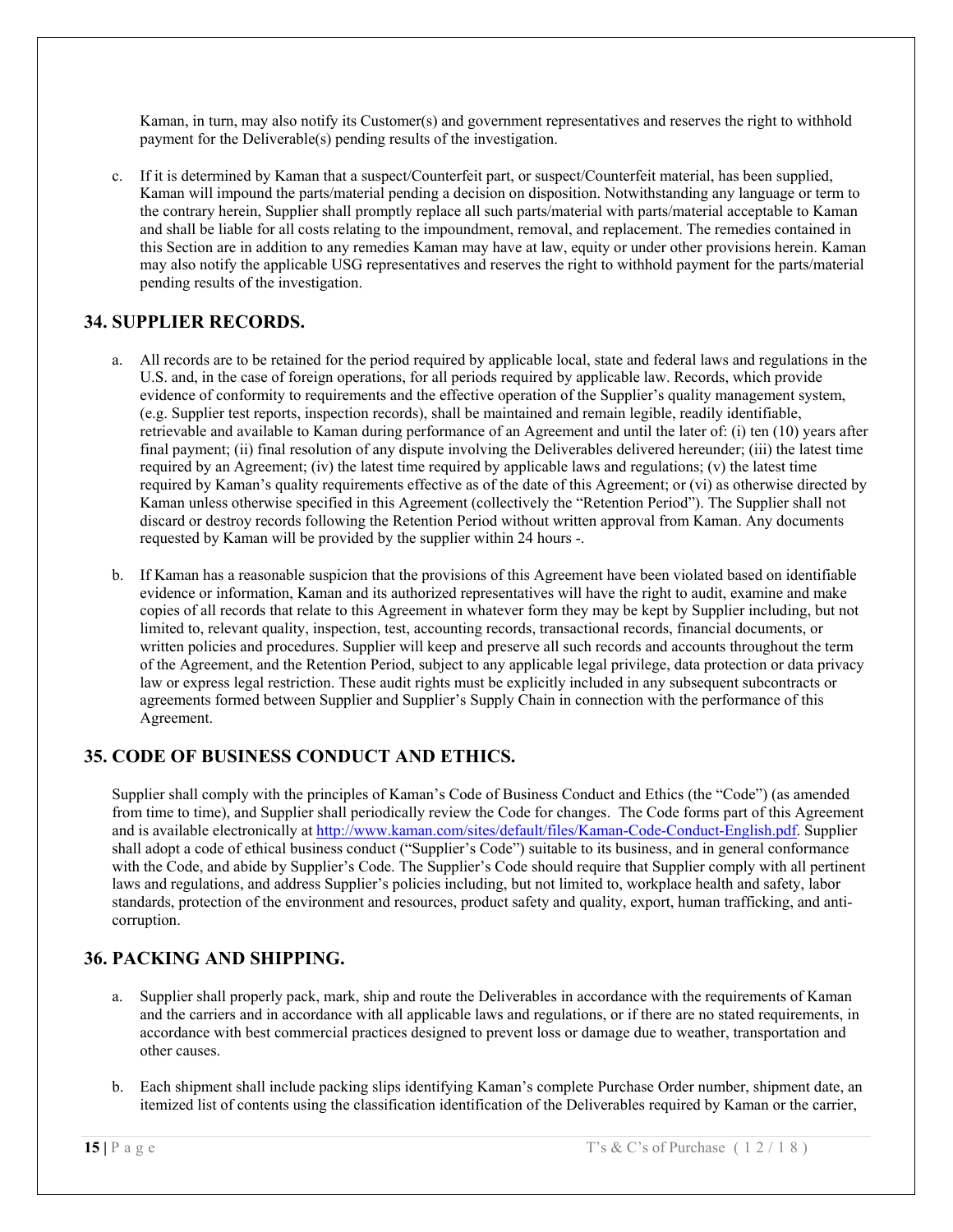and such other items as Kaman may require. The markings on each package and shipping document must be such that Kaman can easily identify the Deliverables and any necessary lifting, loading, and shipping information, including the Kaman Purchase Order number, item number, date of shipment, and the names and addresses of consignor and consignee. Kaman's count or weight will be final and conclusive for any shipment.

c. Purchase Order notes will include instructions on the shipment of goods where Kaman is responsible for shipping. For US domestic shipments, articles under 85 lbs. should be shipped using UPS ground services. For US domestic shipments of articles over 85 lbs, and less than a truck load, Supplier must contact Echo Global Logistics (312) 784- 4134, for assistance and direction. When Kaman is responsible for the transportation cost, Echo is to be utilized by Supplier and Supplier's Supply Chain for movement of LTL freight. Suppliers who elect not use this Logistics service may be charged back the difference in the Echo Global charges and the Supplier's freight provider, plus an administrative fee of \$250.00. The foregoing does not apply to shipments of classified materials, perishable items or temperature controlled material. In each of these situations, Kaman will provide carrier routing instructions via Purchase Order or letter.

### **37. LIQUIDATED DAMAGES.**

- a. Supplier shall pay Kaman two percent (2%) of the price of the late Deliverables per calendar day for each day of delay (subject to a five day grace period) as liquidated damages. The Parties agree that quantifying losses arising from Supplier's delay is inherently difficult, and further stipulate that the agreed upon sum is not a penalty, but a reasonable estimate of damages, based upon the Parties' experience in the industry and given the nature of the losses that may result from delay. The total amount of liquidated damages shall not exceed 10% of the price of the late Deliverables.
- b. In addition to liquidated damages assessed herein, customer fees incurred by Kaman due to late deliveries attributed to Supplier delay may also be charged back to the Supplier, if it is determined that the late delivery was solely the fault of Supplier material. Neither Kaman's right to refuse to accept non-conformance(s) Deliverables from Supplier in accordance with the "Quality Control", "Counterfeits", "Defects", and the "Inspection and Acceptance" Sections herein, nor any delay in Kaman issuing the notice of delivery delinquency to Supplier, constitutes a waiver of this "Liquidated Damages" Section. This Section does not limit the rights and remedies of Kaman provided by law, under these Terms, or as may be provided in any other Section of this Agreement.

### **38. SUSPENSION AND DEBARMENT.**

Supplier shall notify Kaman in writing at the earliest practicable time and, at Kaman's request, shall promptly meet with Kaman, if Supplier (i) is suspended, debarred, or proposed for suspension or debarment from doing business with the USG, or (ii) is listed or proposed to be listed by the USG for U.S. export administration purposes in any "denial orders," as a "blocked person," as a "specially designated national," or as a "specially designated terrorist" by the U.S. Department of Commerce, Bureau of Industry and Security (collectively, "Debarment"). Supplier shall indemnify and hold Kaman harmless against any and all loss or damage suffered by Kaman as a result of Supplier's actual or prospective Debarment.

### **39. INFORMATION PROTECTION.**

a. Supplier shall establish and comply with effective policies, standards, procedures, and guidelines for privacy, information protection, and data and systems security, and with all applicable privacy laws and regulations for the protection of Kaman Information, Confidential Information, and PII (collectively "Sensitive Information"). Supplier agrees to preserve the confidentiality, integrity and accessibility of Sensitive Information with administrative, technical, and physical measures that conform to generally recognized industry standards and best practices commensurate with the consequences and probability of loss, misuse, or unauthorized access to, or modification of Sensitive Information. Any information system belonging to, or operated by or for, the Supplier shall provide adequate security to prevent the intentional or unintentional disclosure of Sensitive Information to unauthorized persons; modification, destruction or loss of Sensitive Information; or copying of Sensitive Information to any unauthorized media.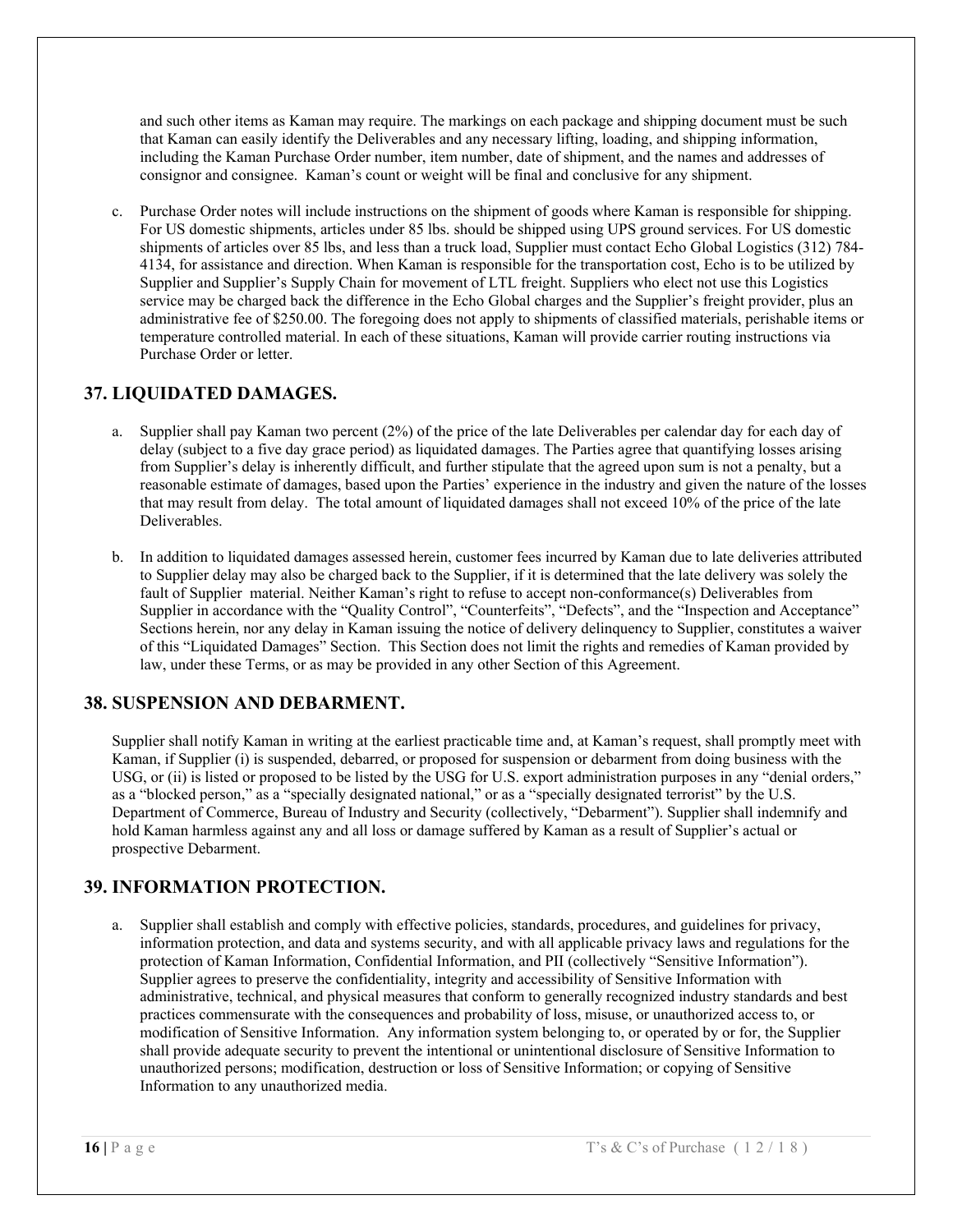b. Supplier agrees to comply with all applicable laws that require the notification of individuals in the event of unauthorized release of Sensitive Information or other event requiring notification. Supplier shall notify Kaman of any security breach, physical or logical, committed by or against Supplier within 24 hours of discovery. At the request of Kaman and to the extent permitted by law, the Parties shall cooperate with investigations conducted by or on behalf of Kaman. In the event of a breach of any of Supplier's security obligations, or other event requiring notification under applicable law, Supplier agrees to assume responsibility for informing all such individuals in accordance with applicable law. Supplier shall indemnify, hold harmless and defend Kaman and Kaman's Customer (including their trustees, officers, and employees) from and against any claims, damages, or other harm related to such notification event.

## **40. SEVERABILITY/SURVIVAL.**

- a. If any Section of this Agreement is deemed to be invalid by a court of competent jurisdiction or is prohibited by applicable law, such Section shall be ineffective to the extent of such prohibition or invalidity, without invalidating the remainder of such Section or the remaining Sections, terms or conditions of such Agreement.
- b. Provisions of these Terms which by their nature should apply beyond their terms will remain in force after any termination or expiration of this Agreement including, but not limited to, the following provisions: Warranty, Counterfeits, Indemnification, Intellectual Property, Aviation Unique Requirements, Supplier Records, Defects, Compliance with Laws, Information Protection, Governing Law, News Release and Publicity, and Severability/Survival.

#### **41. OTHER REQUIREMENTS.**

- a. Currency. Unless otherwise indicated, all currency in this Agreement shall be United States dollars.
- b. English Language. All correspondence related to this Agreement shall be in the English language. Kaman may provide translated versions of the Standard Terms and Conditions of Purchase for informational purposes only. The original English language version will apply in the event of any disagreement over the meaning or construction of any provisions.
- c. Gratuities. Supplier warrants that neither it nor any of its employees, agents, or representatives have offered or given, or will offer or give, any gratuities to Kaman's employees, agents or representatives for the purpose of securing this Agreement or securing favorable treatment under this Agreement.
- d. Headings. The headings used in this Agreement are for the convenience only and shall not define, limit, or extend the scope or the intent of the Sections to which the headings refer.
- e. Relationship of the Parties. The relationship between the parties is that of independent contractors. Nothing contained in this Agreement shall be construed as creating any agency, partnership, joint venture or other form of joint enterprise, employment or fiduciary relationship between the parties, and neither party shall have authority to contract for or bind the other party in any manner whatsoever.
- f. No Third-Party Beneficiaries. This Agreement is for the sole benefit of the parties hereto and their respective successors and permitted assigns and nothing herein, express or implied, is intended to or shall confer upon any other person or entity any legal or equitable right, benefit or remedy of any nature whatsoever under or by reason of this Agreement.
- g. Notices. All notices, requests, consents, claims, demands, waivers and other communications hereunder (each, a "Notice") shall be in writing and addressed to the parties at the addresses set forth on the face of the Purchase Order or to such other address that may be designated by the receiving party in writing. All Notices shall be delivered by personal delivery, nationally recognized overnight courier (with all fees pre-paid), facsimile (with confirmation of transmission) or certified or registered mail (in each case, return receipt requested, postage prepaid). Except as otherwise provided in this Agreement, a Notice is effective only (i) upon receipt by the receiving party, and (ii) if the party giving the Notice has complied with the requirements of this Section.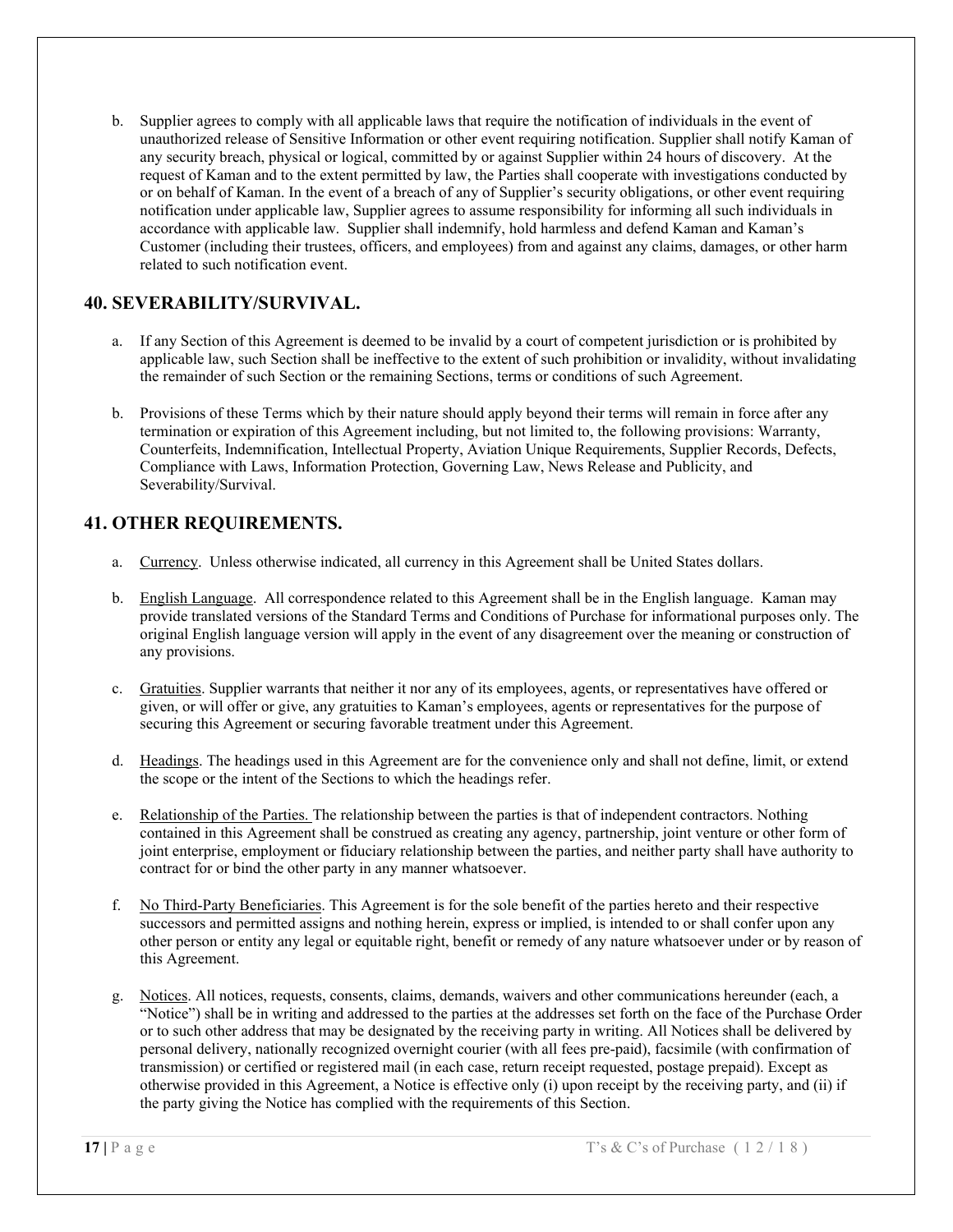h. News Releases and Publicity. Supplier shall not make or authorize any news release, advertisement, or other disclosure that relates to this Agreement or the relationship between Kaman and Supplier, denies or confirms the existence of this Agreement or makes use of Kaman's name or logo, without the prior written consent of Kaman.

#### **42. DISPUTES.**

Any dispute that arises under or is related to this Agreement that cannot be settled by mutual agreement of the Parties may be decided by a court of competent jurisdiction seated in the state or foreign jurisdiction where the purchase order was issued. Pending final resolution of any dispute, Supplier shall proceed with performance of this Agreement. The dispute resolution procedures set forth herein do not supersede, delay or otherwise affect any Kaman rights to terminate this Agreement as set forth in these Terms.

#### **43. LIMITATION OF LIABILITY.**

Nothing in this Agreement shall exclude or limit (a) Supplier's liability under the "Indemnification" or "Warranty" Sections here of, or (b) Supplier's liability for fraud, personal injury or death caused by its actions, omissions, negligence or willful misconduct. Kaman's liability on any claim of any kind arising out of or related to this Agreement shall in no case exceed the purchase price of the Deliverables which give rise to the claim which must be commenced within one year after the scheduled date of delivery of the Deliverables.

### **44. DATA PRIVACY.**

The Supplier is expected to be cognizant of, and in full compliance with, all applicable data privacy laws and regulations, whether federal, state, provincial or international, including GDPR, in situations involving data privacy and the handling of Personal Data. In the event Supplier shares with Kaman any Personal Data during the contractual relationship with Kaman, Kaman expects that Supplier is doing so for a legitimate reason, and that it has the authority to do so. "Personal Data" as used in these provisions shall mean any data or information of an identified or identifiable natural person. Supplier agrees to indemnify and hold harmless Kaman from and against any claims, cost and damages of whatever kind raised against Kaman by any data subjects because of the absence or insufficiency of any legal reason for the transfer of such Personal Data by the Supplier. Should it become necessary that Supplier will process Personal Data for Kaman, Supplier hereby agrees to sign a Data Processor Agreement (DPA), or similar legally binding agreement, that will satisfy the mandatory legal requirements of the applicable data privacy laws and regulations. In addition to the foregoing, the Supplier shall employ appropriate physical, technical and organizational measures to ensure a level of security for Personal Data received from Kaman that is appropriate to the respective risk and that provides the ability to ensure the ongoing confidentiality, integrity, availability and resilience of processing systems and services.

#### **45. CYBERSECURITY.**

Supplier shall maintain a comprehensive information security program consistent with industry standards and Kaman Information Technology policy, and which contains appropriate administrative, technical, and physical safeguards reasonably designed to protect Kaman data from unauthorized disclosure and/or loss, including but not limited to the protection of personal information and Controlled Unclassified Information (CUI). The Supplier's information security program will include business continuity and disaster recovery plans that are consistent with industry standards and are designed to protect against loss of Kaman data. Supplier's information security program shall also include cyber incident reporting and data breach procedures to promptly notify Kaman in the event that the Supplier has reason to believe that there has been any unauthorized access to, or loss of, information from its systems or premises. Supplier will also ensure their information security program is fully compliant with DFARS Clause 252.204-7012: Safeguarding Covered Defense Information and Cyber Incident Reporting if applicable. Kaman, its auditors, and regulators will be entitled to audit the Supplier's systems used for the provision of the Deliverables in order to fulfill any legal or regulatory requirement. This right to audit shall also apply to all third party providers utilized by the Supplier for the provision of the Deliverables, except as otherwise negotiated with Kaman or Kaman's customers. These audit rights must be explicitly included in any subsequent subcontracts or agreements formed between the Supplier and Supplier's Supply Chain in connection with the performance of this Agreement. Unless required by law or a regulatory authority, Kaman will (a) provide reasonable notice of such audit, (b) conduct such audit only during normal business hours and (c)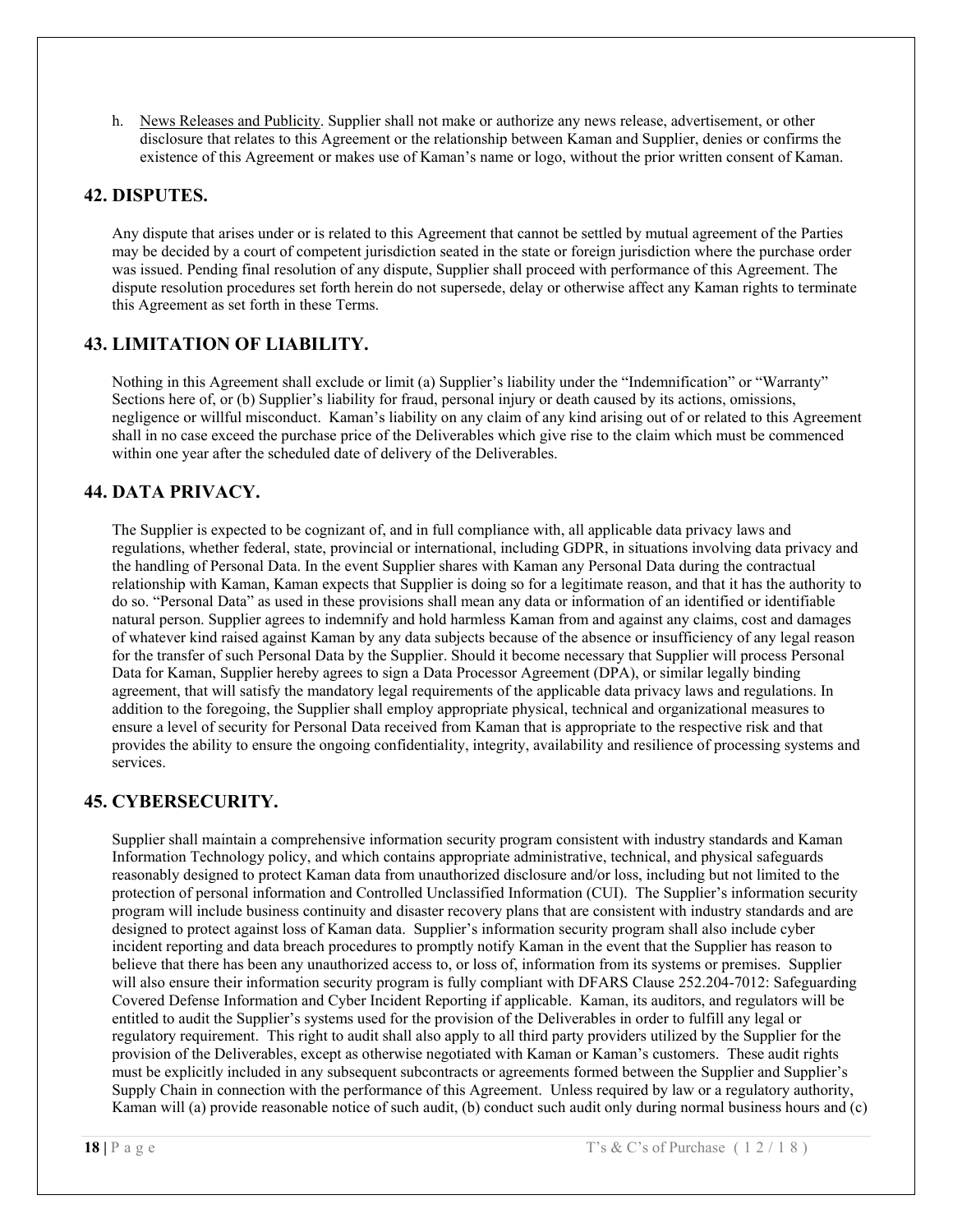limit the frequency of any such audits to no more than once a year. Kaman acknowledges that the Supplier will be entitled to restrict the scope of any such audit as may be reasonably necessary to protect the confidentiality and security of the data of other clients. Any costs associated with the audit shall be borne by the Supplier.

# **Kaman Aerospace Corporation**

# **Standard Terms and Conditions of Purchase**

# **Addendum Dated 10-01-18**

#### *U.S. GOVERNMENT FLOWDOWN CLAUSES (clauses incorporated by reference)*

#### **If the Agreement supports a USG requirement, Section 18. FEDERAL ACQUISITION REGULATIONS - FOR U.S. GOVERNMENT SUBCONTRACTING ONLY is modified to include the following:**

The FAR and DFARS clauses referenced below, which are in effect at the date of the Agreement, are incorporated herein by reference, with the same force and effect as if they were given in full text, and are applicable, including any notes following the clause citation, to this Agreement. Any FAR or DFARS clause which does not apply to this Agreement, as defined and prescribed in the FAR or DFARS, is considered to be self-deleted. In all clauses listed herein, terms shall be revised to suitably identify the Party to establish Supplier's obligations to Kaman and to the USG, and to enable Kaman to meet its obligations under the Prime Contract. The Contracts Disputes Act shall have no application to this Agreement. Any reference to a "Disputes" clause shall mean the "Disputes" Section of the Kaman Aerospace Corporation Standard Terms and Conditions of Purchase.

If the current date or substance of any of the clauses listed below is different from the date or substance of the clause incorporated in the Prime Contract referenced herein, the date or substance of the clause incorporated in the Prime Contract shall apply instead. Dollar thresholds cited below are for guidance only and may vary based on the date of the Prime Contract.

| <b>FAR/DFARS</b><br><b>CLAUSE</b> | <b>DESCRIPTION TITLE</b><br>(Latest Revision at time of Agreement is to apply, unless otherwise noted)                               |
|-----------------------------------|--------------------------------------------------------------------------------------------------------------------------------------|
| 52.203-3                          | Gratuities                                                                                                                           |
| 52.203-5                          | Covenant Against Contingent Fees (Commercial Items Excluded)                                                                         |
| 52.203-6                          | Restrictions on Subcontractor Sales to the Government                                                                                |
| 52.203-7                          | <b>Anti-Kickback Procedures</b>                                                                                                      |
| 52.203-8                          | Cancellation, Rescission and Recovery of Funds for Illegal or Improper Activity                                                      |
| 52.203-10                         | Price or Fee Adjustment for Illegal or Improper Activity                                                                             |
| 52.203-11                         | Certificate and Disclosure Regarding Payments to Influence Certain Federal Transactions / Contract<br>Awards in Excess of \$150,000} |
| 52.203-12                         | Limitation on Payments to Influence Certain Federal Transactions / Contract Awards in Excess of<br>\$150,000}                        |
| 52.203-13                         | Contractor Code of Business Ethics and Conduct                                                                                       |
| 52.203-14                         | Display of Hotline Poster(s)                                                                                                         |
| 52.203-15                         | Whistleblower Protection Under the Recovery and Reinvestment Act of 2009                                                             |
| 52.203-16                         | Preventing Personal Conflicts of Interest                                                                                            |
| 52.203-17                         | Contractor employee Whistleblower Rights and Requirement to Inform Employees of Whistleblower<br>Rights                              |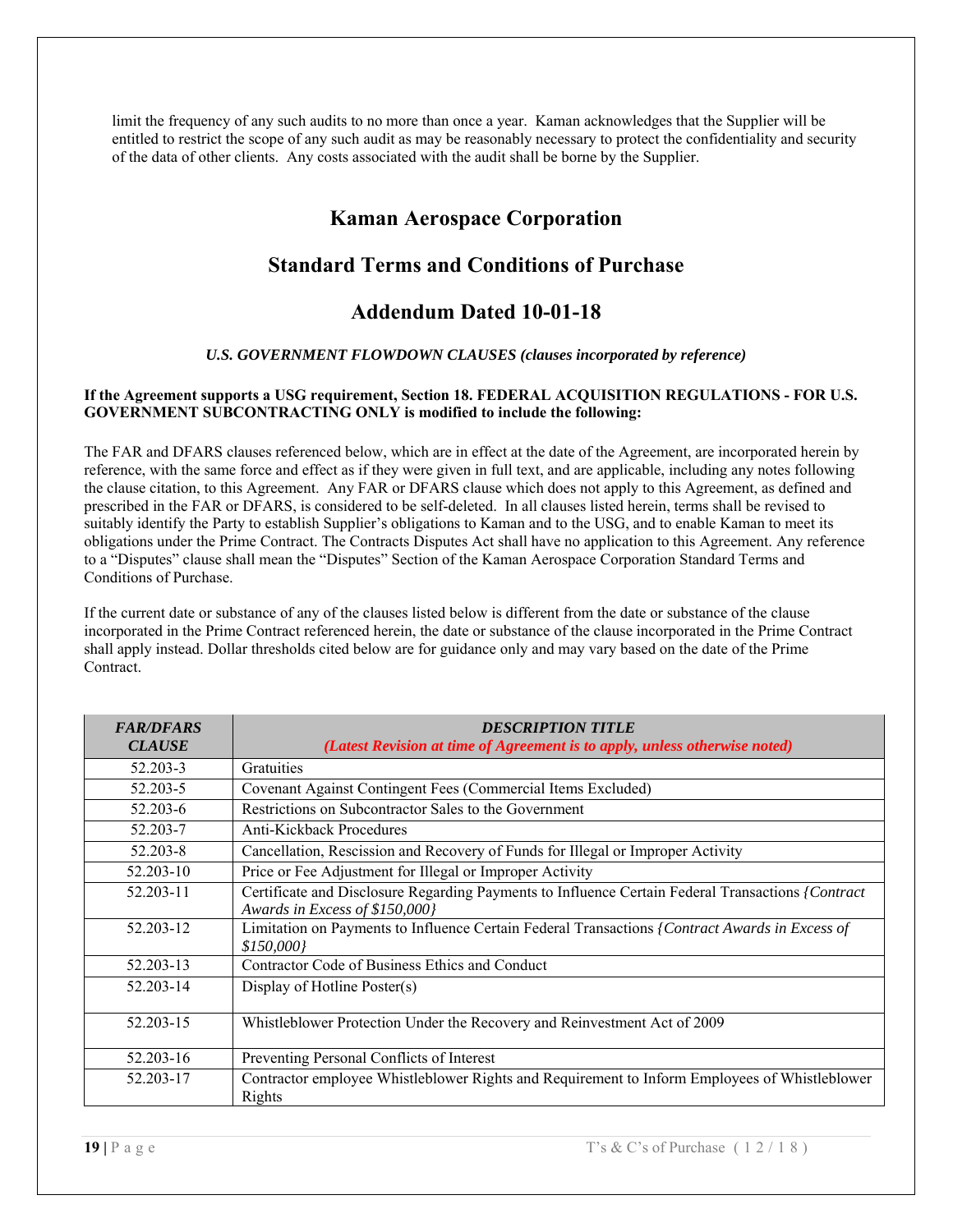| <b>FAR/DFARS</b>       | <b>DESCRIPTION TITLE</b>                                                                                                                                                                                                                                                                                                                                                                                                                                                                                                                                                                                                                                                                                                                                                                                                                     |
|------------------------|----------------------------------------------------------------------------------------------------------------------------------------------------------------------------------------------------------------------------------------------------------------------------------------------------------------------------------------------------------------------------------------------------------------------------------------------------------------------------------------------------------------------------------------------------------------------------------------------------------------------------------------------------------------------------------------------------------------------------------------------------------------------------------------------------------------------------------------------|
| <b>CLAUSE</b>          | (Latest Revision at time of Agreement is to apply, unless otherwise noted)                                                                                                                                                                                                                                                                                                                                                                                                                                                                                                                                                                                                                                                                                                                                                                   |
| 52.203-18              | Prohibition on Contracting with entities that Require Certain Internal Confidentiality Agreements or<br>Statements - Representation                                                                                                                                                                                                                                                                                                                                                                                                                                                                                                                                                                                                                                                                                                          |
| 52.203-19              | Prohibition on Requiring Certain Internal Confidentiality Agreements or Statements                                                                                                                                                                                                                                                                                                                                                                                                                                                                                                                                                                                                                                                                                                                                                           |
| 52.204-2               | <b>Security Requirements</b>                                                                                                                                                                                                                                                                                                                                                                                                                                                                                                                                                                                                                                                                                                                                                                                                                 |
| 52.204-9               | Personal Identity Verification of Contractor Personnel                                                                                                                                                                                                                                                                                                                                                                                                                                                                                                                                                                                                                                                                                                                                                                                       |
| 52.204-10              | Reporting Executive Compensation and First-Tier Subcontract Awards ( <i>Except subparagraphs</i> $(c)(1)$                                                                                                                                                                                                                                                                                                                                                                                                                                                                                                                                                                                                                                                                                                                                    |
|                        | and $(c)(3)$ do not apply)                                                                                                                                                                                                                                                                                                                                                                                                                                                                                                                                                                                                                                                                                                                                                                                                                   |
| 52.204-21              | Basic Safeguarding of Covered Contractor Information Systems                                                                                                                                                                                                                                                                                                                                                                                                                                                                                                                                                                                                                                                                                                                                                                                 |
| 52.208-8               | Required Sources for Helium and Helium Usage Data                                                                                                                                                                                                                                                                                                                                                                                                                                                                                                                                                                                                                                                                                                                                                                                            |
| 52.209-5               | Certification Regarding Responsibility Matters                                                                                                                                                                                                                                                                                                                                                                                                                                                                                                                                                                                                                                                                                                                                                                                               |
| 52.209-6               | Protecting the Government Interest When Subcontracting with Subcontractors Debarred, Suspended,<br>or Proposed for Debarment                                                                                                                                                                                                                                                                                                                                                                                                                                                                                                                                                                                                                                                                                                                 |
| 52.211-5               | Material Requirements                                                                                                                                                                                                                                                                                                                                                                                                                                                                                                                                                                                                                                                                                                                                                                                                                        |
| 52.211-15              | Defense Priority and Allocation Requirements                                                                                                                                                                                                                                                                                                                                                                                                                                                                                                                                                                                                                                                                                                                                                                                                 |
| 52.212-4               | Contract Terms and Conditions -- Commercial Items                                                                                                                                                                                                                                                                                                                                                                                                                                                                                                                                                                                                                                                                                                                                                                                            |
| 52.212-5               | Contract Terms and Conditions Required to Implement Statutes or Executive Orders -Commercial<br>Items (Deviation 2013-O0019: Jan 2017)                                                                                                                                                                                                                                                                                                                                                                                                                                                                                                                                                                                                                                                                                                       |
| 52.214-26              | Audit Records - Sealed Bidding                                                                                                                                                                                                                                                                                                                                                                                                                                                                                                                                                                                                                                                                                                                                                                                                               |
| 52.214-28              | Subcontractor Certified Cost or Pricing Data - Modifications - Sealed Bidding                                                                                                                                                                                                                                                                                                                                                                                                                                                                                                                                                                                                                                                                                                                                                                |
| 52.215-2               | Audit and Records - Negotiation                                                                                                                                                                                                                                                                                                                                                                                                                                                                                                                                                                                                                                                                                                                                                                                                              |
| 52.215-10              | Price Reduction for Defective Cost or Pricing Data                                                                                                                                                                                                                                                                                                                                                                                                                                                                                                                                                                                                                                                                                                                                                                                           |
| 52.215-11              | Price Reduction for Defective Cost or Pricing Data - Modifications                                                                                                                                                                                                                                                                                                                                                                                                                                                                                                                                                                                                                                                                                                                                                                           |
| 52.215-12              | Subcontractor Certified Cost or Pricing Data                                                                                                                                                                                                                                                                                                                                                                                                                                                                                                                                                                                                                                                                                                                                                                                                 |
| $52.21\overline{5-13}$ | Subcontractor Certified Cost or Pricing Data - Modifications                                                                                                                                                                                                                                                                                                                                                                                                                                                                                                                                                                                                                                                                                                                                                                                 |
| 52.215-14 Alt I        | Integrity of Unit Prices - Alternate I                                                                                                                                                                                                                                                                                                                                                                                                                                                                                                                                                                                                                                                                                                                                                                                                       |
| 52.215-15              | Pension Adjustments and Asset Reversions {Contract Awards in Excess of \$750,000}                                                                                                                                                                                                                                                                                                                                                                                                                                                                                                                                                                                                                                                                                                                                                            |
| 52.215-16              | Facilities Capital Cost of Money                                                                                                                                                                                                                                                                                                                                                                                                                                                                                                                                                                                                                                                                                                                                                                                                             |
| 52.215-17              | Waiver of Facilities Capital Cost of Money                                                                                                                                                                                                                                                                                                                                                                                                                                                                                                                                                                                                                                                                                                                                                                                                   |
| 52.215-18              | Reversion or Adjustment of Plans for Post Retirement Benefits (PRB) Other Than Pensions<br>{Contract Awards in Excess of \$750,000}                                                                                                                                                                                                                                                                                                                                                                                                                                                                                                                                                                                                                                                                                                          |
| 52.215-19              | Notification of Ownership Changes                                                                                                                                                                                                                                                                                                                                                                                                                                                                                                                                                                                                                                                                                                                                                                                                            |
| 52.215-20              | Requirements for Cost or Pricing Data or Information Other Than Cost or Pricing Data                                                                                                                                                                                                                                                                                                                                                                                                                                                                                                                                                                                                                                                                                                                                                         |
| 52.215-21              | Requirements for Cost or Pricing Data or Information Other Than Cost or Pricing Data -<br>Modifications                                                                                                                                                                                                                                                                                                                                                                                                                                                                                                                                                                                                                                                                                                                                      |
| 52.215-22              | Limitations on Pass Through Charges - Identification of Subcontract Effort                                                                                                                                                                                                                                                                                                                                                                                                                                                                                                                                                                                                                                                                                                                                                                   |
| 52.215-23              | Limitations on Pass Through Charges                                                                                                                                                                                                                                                                                                                                                                                                                                                                                                                                                                                                                                                                                                                                                                                                          |
| 52.216-5               | Price Redetermination - Prospective                                                                                                                                                                                                                                                                                                                                                                                                                                                                                                                                                                                                                                                                                                                                                                                                          |
| 52.216-6               | Price Redetermination - Retroactive                                                                                                                                                                                                                                                                                                                                                                                                                                                                                                                                                                                                                                                                                                                                                                                                          |
| 52.216-7               | Allowable Cost and Payment (In paragraph $(a)(1)$ delete "Government" and add "Buyer" in its<br>place, and delete "Contractor" and add "Seller" in its place. If the Seller is an educational<br>institution, modify the clause by deleting from paragraph $(a)$ the words "Subpart 31.2" and<br>substituting them with "Subpart 31.3". If the Order is with a State or local government, modify the<br>clause by deleting from paragraph (a) the words "Subpart 31.2" and substituting for them "Subpart<br>$31.6$ ". If the Order is with a nonprofit organization other than an educational institution, a State or<br>local government, or a nonprofit organization exempted under OMB Circular No. A-122, modify the<br>clause by deleting from paragraph (a) the words "Subpart 31.2" and substituting for them "Subpart<br>$31.7"$ .) |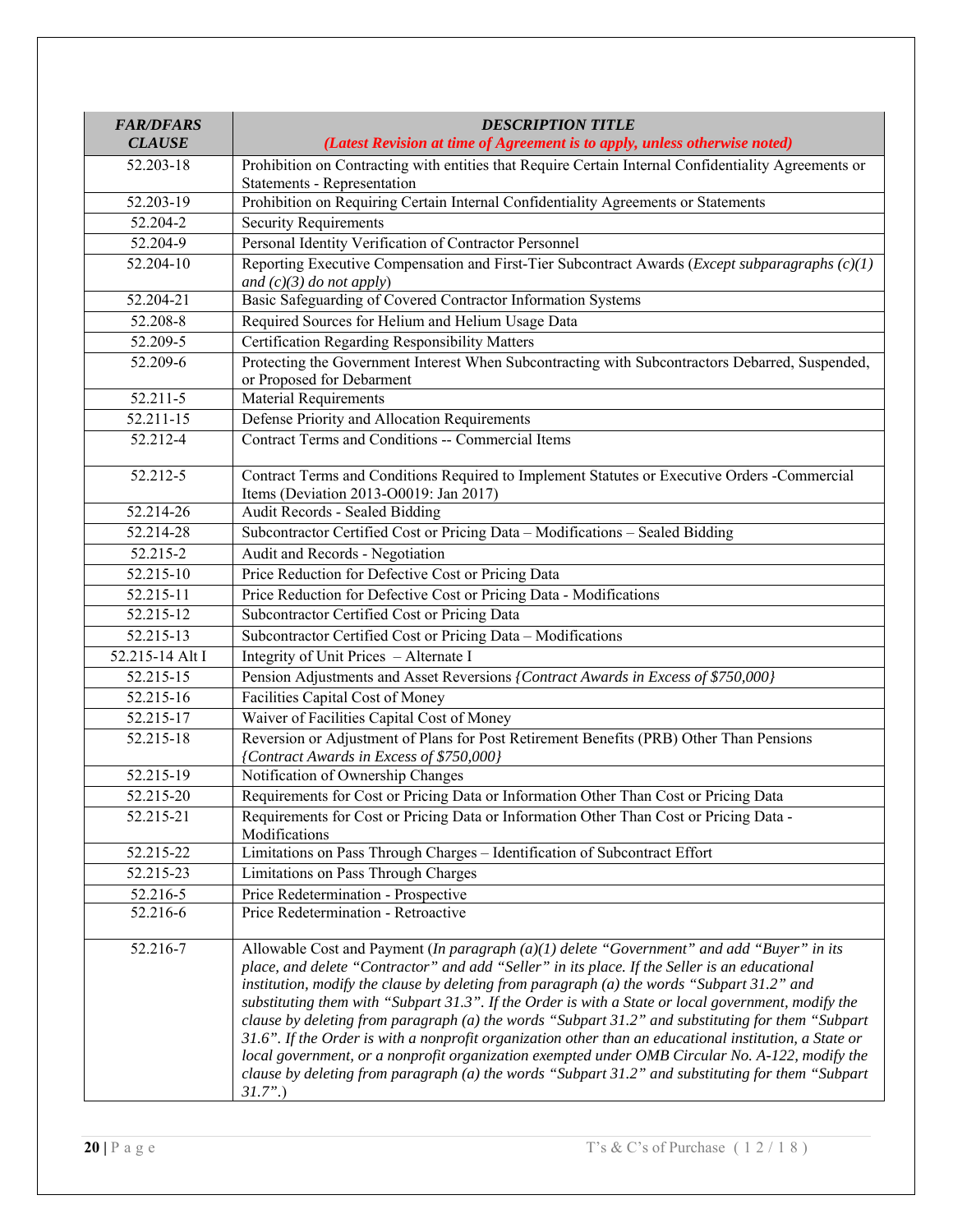| <b>FAR/DFARS</b><br><b>CLAUSE</b> | <b>DESCRIPTION TITLE</b><br>(Latest Revision at time of Agreement is to apply, unless otherwise noted) |
|-----------------------------------|--------------------------------------------------------------------------------------------------------|
| 52.216-8                          | Fixed Fee                                                                                              |
| 52.216-10                         | Incentive Fee                                                                                          |
| 52.216-16                         | Incentive Price Revision - Firm Target                                                                 |
| 52.216-17                         | Incentive Price Revision - Successive Targets                                                          |
| 52.219-8                          | <b>Utilization of Small Business Concerns</b>                                                          |
| 52.219-9                          | Small Business Subcontracting Plan                                                                     |
| 52.219-16                         | Liquidated Damages - Subcontracting Plan                                                               |
| 52.222-1                          | Notice of Government of Labor Dispute                                                                  |
| 52.222-4                          | Contract Work Hours and Safety Standards Act - Overtime Compensation                                   |
| 52.222-11                         | Subcontracts (Labor Standards)                                                                         |
| 52.222-17                         | Nondisplacement of Qualified Workers                                                                   |
| 52-222-19                         | Child Labor - Cooperation with Authorities and Remedies                                                |
| 52.222-20                         | Contracts for Materials, Supplies, Articles and Equipment Exceeding \$15,000                           |
| 52.222-21                         | Prohibition of Non-segregated Facilities {Contract Awards in Excess of \$10,000}                       |
| 52.222-22                         | Previous Contracts and Compliance Reports {Contract Awards in Excess of \$10,000}                      |
| 52.222-25                         | <b>Affirmative Action Compliance</b>                                                                   |
| 52.222-26                         | Equal Opportunity {Contract Awards in Excess of \$10,000}                                              |
| 52.222-27                         | Affirmative Action Compliance Requirements for Construction                                            |
| 52.222-34                         | Project Labor Agreement                                                                                |
| 52.222-35                         | <b>Equal Opportunity for Veterans</b>                                                                  |
| 52.222-36                         | Equal Opportunity for Workers With Disabilities                                                        |
| 52.222-37                         | <b>Employment Reports on Veterans</b>                                                                  |
| 52.222-40                         | Notification of employee rights Under the National Labor Relations Act                                 |
| 52.222-41                         | Service Contract Labor Standards                                                                       |
| 52.222-50                         | Combating Trafficking in Persons (include Alt 1 if included in prime contract)                         |
| 52.222-51                         | Exemption from Application of the Service Contract Act to Contracts for Maintenance, Calibration,      |
|                                   | or Repair of Certain Equipment-Requirements                                                            |
| 52.222-53                         | Exemption from Application of the Service Contract Act to Contracts for Certain Services--             |
| 52.222-54                         | Requirements<br><b>Employment Eligibility Verification</b>                                             |
| 52.222-55                         | Minimum Wages Under Executive Order 13658                                                              |
| 52.222-56                         | Certification Regarding Trafficking in Persons Compliance Plan {Contract Awards in Excess of           |
|                                   | \$500,000 being performed outside the United States}                                                   |
| 52.222-62                         | Paid Sick Leave Under Executive Agreement 13706                                                        |
| 52.223-3                          | Hazardous Material Identification and Material Data Safety                                             |
| 52.223-6                          | Drug-Free Workplace                                                                                    |
| 52.223-7                          | Notice of Radioactive Materials                                                                        |
| 52.223-11                         | Ozone-Depleting Substances and High Global Warming Potential Hydrofluorocarbons                        |
| 52.223-14                         | Acquisition of EPEAT®-Registered Televisions.                                                          |
| 52.223-15                         | Energy Efficiency in Energy Consuming Products                                                         |
| 52.223-18                         | Encouraging Contractor Policies to Ban Text Messaging While Driving                                    |
| 52.223-20                         | Aerosols                                                                                               |
| 52.224-1                          | Privacy Act Notification                                                                               |
| 52.224-2                          | Privacy Act                                                                                            |
| 52.225-1                          | Buy American Act - Supplies                                                                            |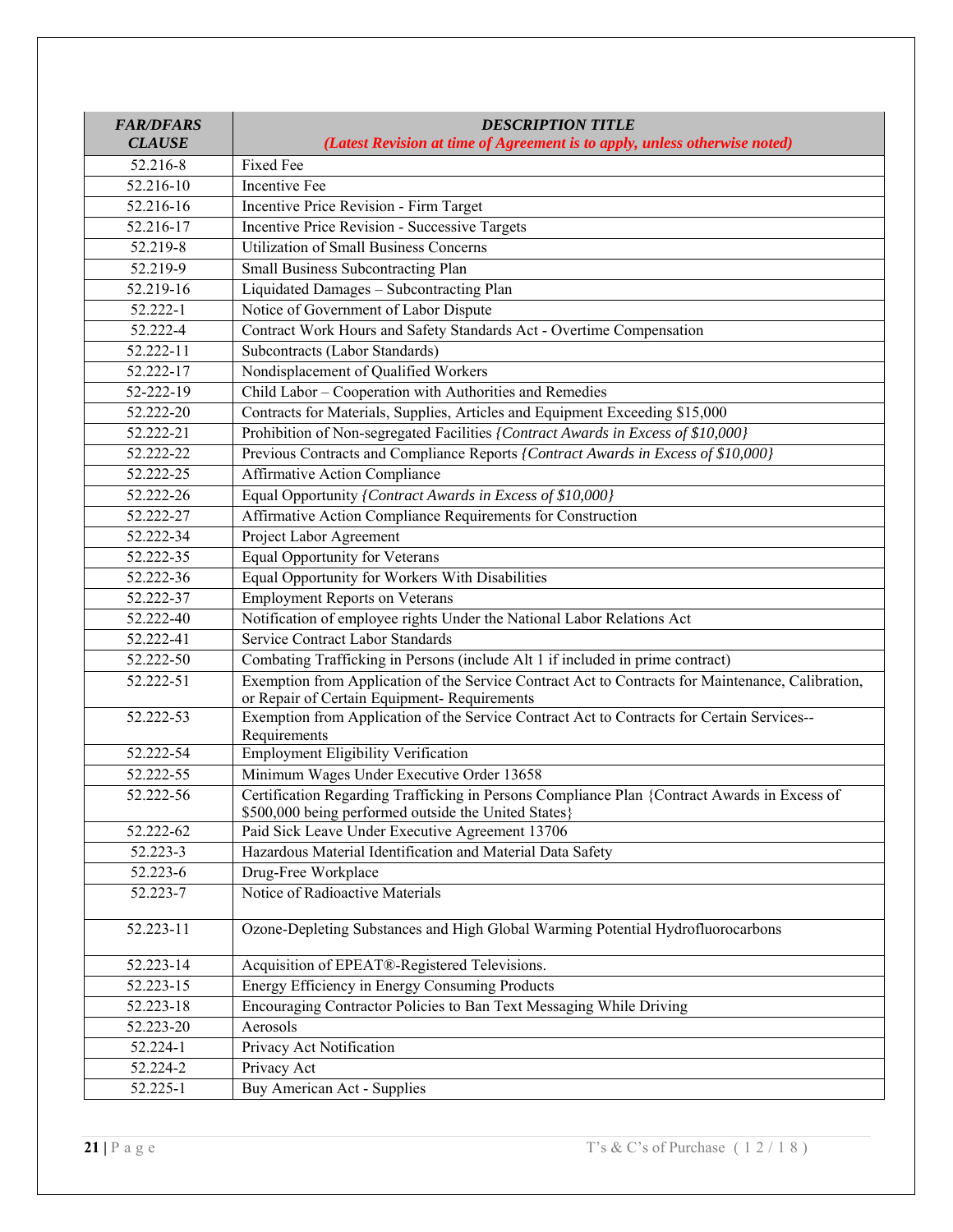| <b>FAR/DFARS</b><br><b>CLAUSE</b> | <b>DESCRIPTION TITLE</b><br>(Latest Revision at time of Agreement is to apply, unless otherwise noted)                                                              |
|-----------------------------------|---------------------------------------------------------------------------------------------------------------------------------------------------------------------|
| 52.225-5                          | <b>Trade Agreements</b>                                                                                                                                             |
| 52.225-8                          | Duty-Free Entry                                                                                                                                                     |
| 52.225-13                         | Restrictions on Certain Foreign Purchases.                                                                                                                          |
| 52.225-19                         | Contractor Personnel in a Designated Operational Area or supporting a Diplomatic or Consular                                                                        |
|                                   | Mission Outside the United States                                                                                                                                   |
| 52.225-26                         | Contractors Performing Private Security Functions Outside the US                                                                                                    |
| 52.227-1                          | Authorization and Consent                                                                                                                                           |
| 52.227-2                          | Notice and Assistance Regarding Patent and Copyright Infringement                                                                                                   |
| 52.227-3                          | Patent Indemnity                                                                                                                                                    |
| 52.227-9                          | Refund of Royalties                                                                                                                                                 |
| 52.227-10                         | Filing of Patent Applications - Classified Subject Matter                                                                                                           |
| 52.227-11                         | Patent Rights - Ownership by Contractor                                                                                                                             |
| 52.227-13                         | Patent Rights - Ownership by the Government,                                                                                                                        |
| 52.227-14                         | Rights in Data - General                                                                                                                                            |
| 52.227-19                         | Commercial Computer Software License                                                                                                                                |
| 52.228-3                          | Worker's Compensation Insurance (Defense Base Act)                                                                                                                  |
| 52.228-4                          | Workers Compensation and War Hazard Insurance Overseas                                                                                                              |
| 52.228-5                          | Insurance - Work on a Government Installation                                                                                                                       |
| 52.228-7                          | Insurance -- Liability to Third Persons                                                                                                                             |
| 52.229-2                          | North Carolina State and local Sales and Use Tax                                                                                                                    |
| 52.229-3                          | Federal State and Local Taxes                                                                                                                                       |
| 52.229-10                         | State of New Mexico Gross Receipts and Compensating Tax                                                                                                             |
| 52.230-2                          | Cost Accounting Standards {Contract Awards in Excess of \$750,000}                                                                                                  |
| 52.230-3                          | Disclosure and Consistency of Cost Accounting Practices Contract Awards in Excess of \$750,000}                                                                     |
| 52.230-4                          | Disclosure and Consistency of Cost Accounting Practices                                                                                                             |
| 52.230-5                          | Cost Accounting Standards - Educational Institution                                                                                                                 |
| 52.230-6                          | Administration of Cost Accounting Standards [Contract Awards in Excess of \$750,000]                                                                                |
| 52.232-16                         | Progress Payments                                                                                                                                                   |
| 52.232-27                         | Prompt Payment for Construction Contracts                                                                                                                           |
| 52.232-40                         | Providing Accelerated Payments to Small Business Subcontractors                                                                                                     |
| 52.234-1                          | Industrial Resources Developed Under Title III, Defense Production Act                                                                                              |
| 52.234-4                          | Earned Value Management System                                                                                                                                      |
| 52.236-13                         | <b>Accident Prevention</b>                                                                                                                                          |
| 52.237-2                          | Protection of Government Buildings, Equipment and Vegetation                                                                                                        |
| 52.242-13                         | Bankruptcy (Except replace "a listing of Government contract numbers and contracting offices for<br>all Government contracts" with "a listing of all Buyer Orders") |
| 52.243-1                          | Changes - Fixed Price (Except in subparagraph (c), replace the reference to 30 days with 15 days)                                                                   |
| 52.243-2                          | Changes – Cost-Reimbursement (Except in subparagraph (c), replace the reference to 30 days with<br>$15 \, days)$                                                    |
| 52.243-3                          | Changes – Time and Materials or Labor-Hours (Except in subparagraph (c), replace the reference to<br>30 days with 15 days)                                          |
| 52.243-6                          | <b>Change Order Accounting</b>                                                                                                                                      |
| 52.243-7                          | Notification of Changes                                                                                                                                             |
| 52.244-6                          | Subcontracts for Commercial Items                                                                                                                                   |
| 52.245-1                          | Government Property & Alternate 1                                                                                                                                   |
| 52.246-1                          | <b>Contractor Inspection Requirements</b>                                                                                                                           |
| 52.246-2                          | Inspection of Supplies – Fixed Price                                                                                                                                |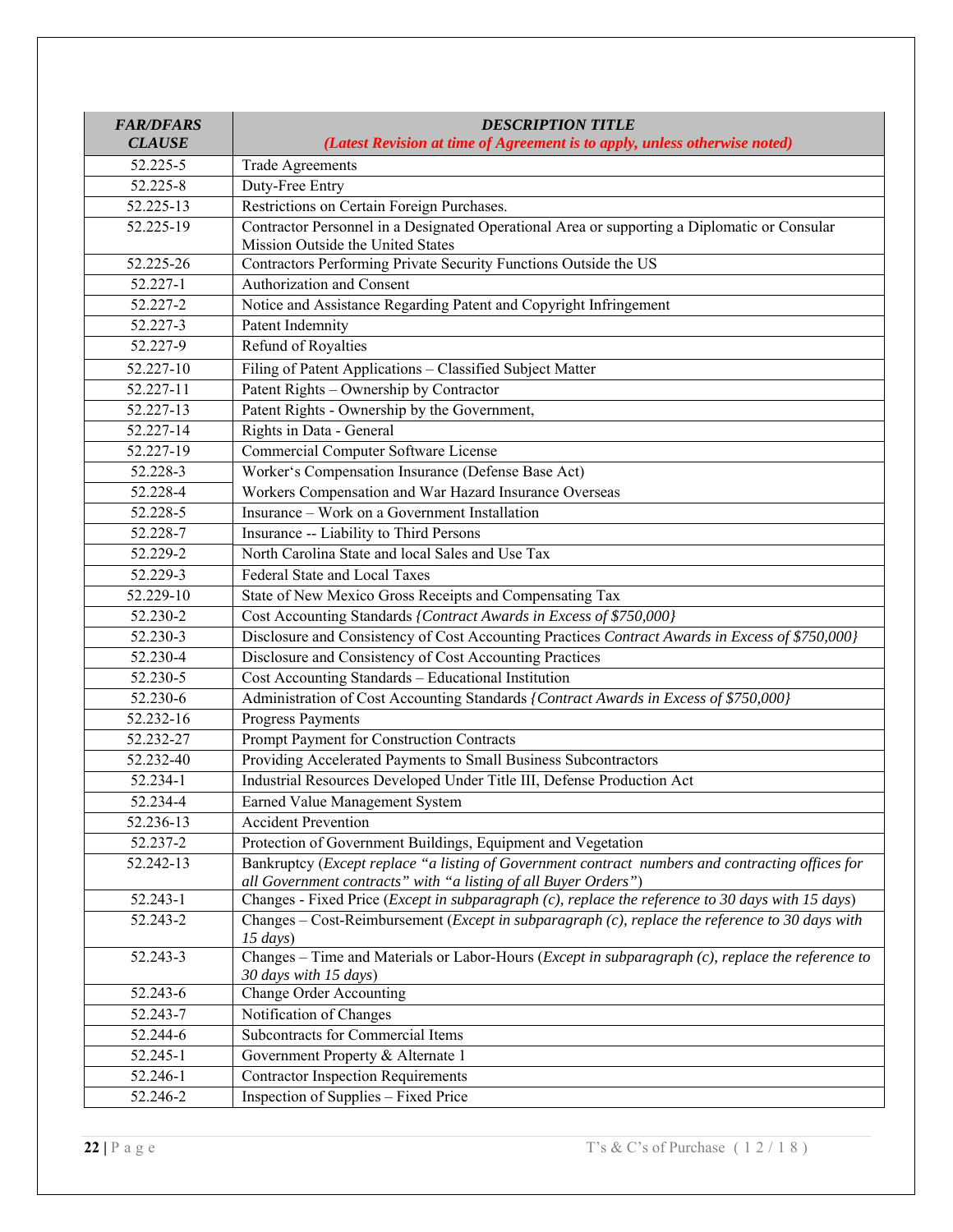| <b>FAR/DFARS</b><br><b>CLAUSE</b> | <b>DESCRIPTION TITLE</b><br>(Latest Revision at time of Agreement is to apply, unless otherwise noted)                                                                                                                                                                                                                                                                                                                                                                                                                     |
|-----------------------------------|----------------------------------------------------------------------------------------------------------------------------------------------------------------------------------------------------------------------------------------------------------------------------------------------------------------------------------------------------------------------------------------------------------------------------------------------------------------------------------------------------------------------------|
| 52.246-3                          | Inspection of Supplies - (Cost Reimbursement) "Contracting Officer" means "Kaman's purchasing<br>representative" and "Government" means "Kaman and Government" (provided that an inspection<br>system accepted by the Government will be deemed accepted by Kaman), and where "Government"<br>first appears in paragraph (k) it shall mean "government or Kaman". The provisions in this clause<br>for access, right to inspect, safety protection and relief from liability apply equally to Kaman and the<br>Government  |
| 52.246-4                          | Inspection of Services - Fixed Price                                                                                                                                                                                                                                                                                                                                                                                                                                                                                       |
| 52.246-5                          | Inspection of Services - Cost-Reimbursement                                                                                                                                                                                                                                                                                                                                                                                                                                                                                |
| 52.246-6                          | Inspection of Time and Material and Labor Hour "Contracting Officer" means "Kaman's purchasing<br>representative" and "Government" means "Kaman and Government" (provided that an inspection<br>system accepted by the Government will be deemed accepted by Kaman), and where "Government"<br>first appears in paragraph (k) it shall mean "government or Kaman". The provisions in this clause<br>for access, right to inspect, safety protection and relief from liability apply equally to Kaman and the<br>Government |
| 52.246-7                          | Inspection of Research and Development - Fixed Price                                                                                                                                                                                                                                                                                                                                                                                                                                                                       |
| 52.246-8                          | Inspection of Research and Development - Cost Reimbursement                                                                                                                                                                                                                                                                                                                                                                                                                                                                |
| 52.246-9                          | Inspection of Research and Development - Short Form                                                                                                                                                                                                                                                                                                                                                                                                                                                                        |
| 52.246-16                         | Responsibility for Supplies                                                                                                                                                                                                                                                                                                                                                                                                                                                                                                |
| 52.246-17                         | Warranty of Supplies of a Noncomplex Nature (In the blanks at $(b)(1)$ and $(c)(1)$ insert "one year<br>after acceptance.")                                                                                                                                                                                                                                                                                                                                                                                                |
| 52.246-18                         | Warranty of Supplies of a Complex Nature (In paragraph $(b)(1)$ insert the words "one year after<br>acceptance.")                                                                                                                                                                                                                                                                                                                                                                                                          |
| 52.246-20                         | Warranty of Services                                                                                                                                                                                                                                                                                                                                                                                                                                                                                                       |
| 52.247-63                         | Preference for U.S. Flag Carriers                                                                                                                                                                                                                                                                                                                                                                                                                                                                                          |
| 52.247-64                         | Preference for Privately Owned U.S. Flag Commercial Vessels and Alternate I                                                                                                                                                                                                                                                                                                                                                                                                                                                |
| 52.248-1                          | Value Engineering                                                                                                                                                                                                                                                                                                                                                                                                                                                                                                          |
| 52.248-3                          | Value Engineering - Construction                                                                                                                                                                                                                                                                                                                                                                                                                                                                                           |
| 52.249-1                          | Termination for Convenience of the Government (Fixed Price) (Short Form)                                                                                                                                                                                                                                                                                                                                                                                                                                                   |
| 52.249-2                          | Termination for Convenience of the Government (Fixed Price) (In paragraph (c), termination<br>inventory schedule shall be submitted no later than "60 days from the effective date of termination",<br>paragraph $(d)$ is deleted, in paragraph $(e)$ , "the Seller shall submit the termination settlement<br>proposal within 6 months", and in paragraph (1), "a request for an equitable adjustment shall be<br>requested within 45 days".)                                                                             |
|                                   | Termination (Cost-Reimbursement) (In paragraph (d), termination inventory schedule shall be<br>submitted no later than "60 days from the effective date of termination", paragraph $(e)$ is deleted, in<br>paragraph (f) "the Seller shall submit the termination settlement proposal within 6 months."                                                                                                                                                                                                                    |
| 52.249-6                          | Paragraph (j) is deleted.)                                                                                                                                                                                                                                                                                                                                                                                                                                                                                                 |
| 52.249-8<br>52.249-9              | Default (Fixed-Price Supply and Service)                                                                                                                                                                                                                                                                                                                                                                                                                                                                                   |
| 52.249-14                         | Default (Fixed-Price Research and Development)                                                                                                                                                                                                                                                                                                                                                                                                                                                                             |
|                                   | <b>Excusable Delays</b>                                                                                                                                                                                                                                                                                                                                                                                                                                                                                                    |
|                                   |                                                                                                                                                                                                                                                                                                                                                                                                                                                                                                                            |
|                                   |                                                                                                                                                                                                                                                                                                                                                                                                                                                                                                                            |
| 252.203-7001<br>252.203-7002      | Prohibition on Persons Convicted of Fraud or Other Defense-Contract-Related Felonies                                                                                                                                                                                                                                                                                                                                                                                                                                       |
|                                   | Requirement to Inform Employees of Whistleblower Rights<br>Disclosure of Information                                                                                                                                                                                                                                                                                                                                                                                                                                       |
| 252.204-7000                      |                                                                                                                                                                                                                                                                                                                                                                                                                                                                                                                            |
| 252.204-7009                      | Limitations on the Use or Disclosure of Third-Party Contractor Reported Cyber Incident Information                                                                                                                                                                                                                                                                                                                                                                                                                         |
| 252.204-7010                      | Requirements for Contractor to Notify DoD if the Contractors Activities are Subject to Reporting<br>Under the US International Atomic Energy Agency Additional Protocol                                                                                                                                                                                                                                                                                                                                                    |
| 252.204-7012                      | Safeguarding Covered Defense Information and Cyber Incident Reporting                                                                                                                                                                                                                                                                                                                                                                                                                                                      |
| 252.204-7015                      | Disclosure of Information to Litigation Support Contractors                                                                                                                                                                                                                                                                                                                                                                                                                                                                |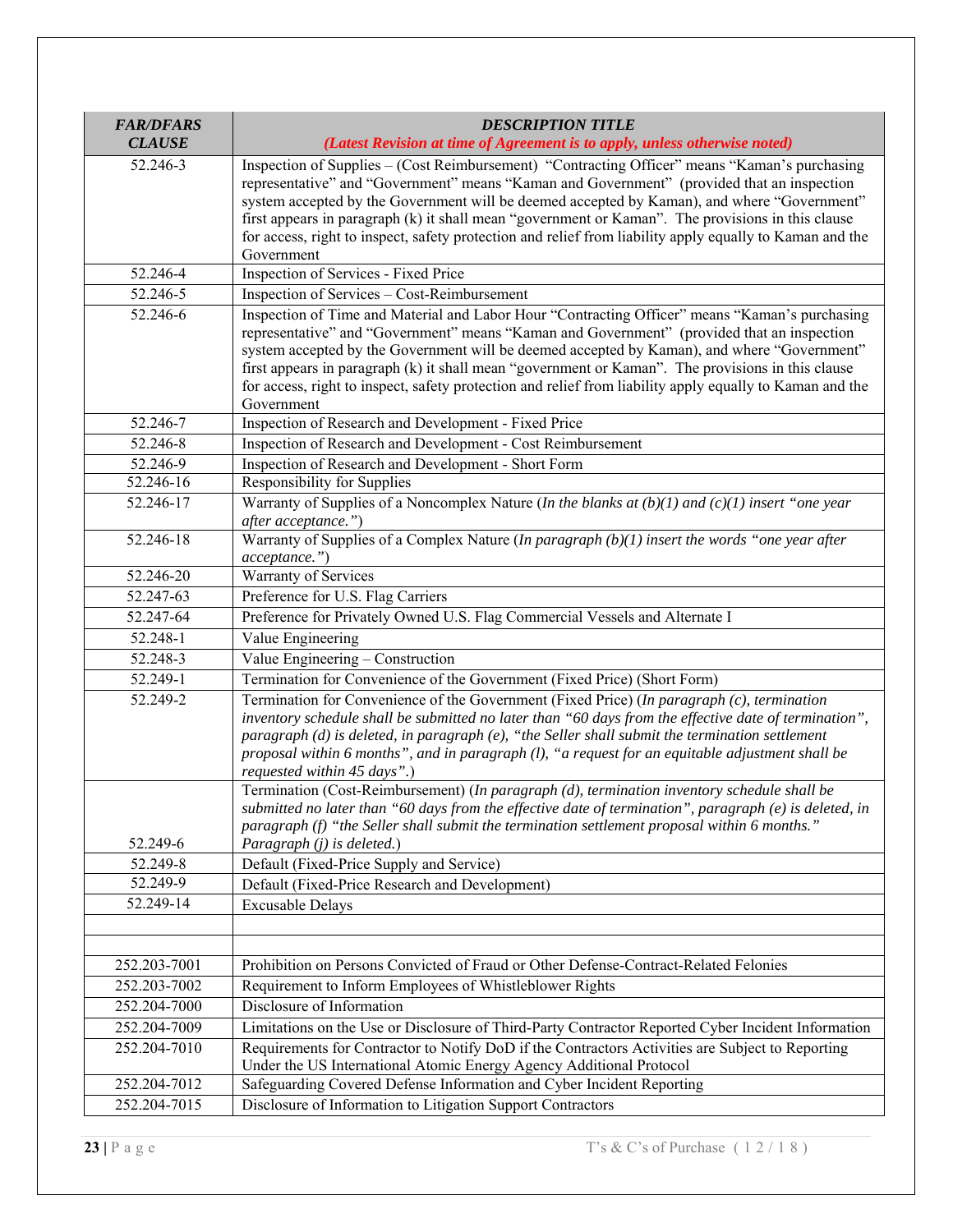| <b>FAR/DFARS</b>   | <b>DESCRIPTION TITLE</b>                                                                                                                         |
|--------------------|--------------------------------------------------------------------------------------------------------------------------------------------------|
| <b>CLAUSE</b>      | (Latest Revision at time of Agreement is to apply, unless otherwise noted)<br>Intent to furnish Precious Metals as Government-Furnished Material |
| 252.208-7000       |                                                                                                                                                  |
| 252.209-7004       | Subcontracting with Firms That Are Owned or Controlled by the Government of a Terrorist Country                                                  |
| 252.209-7009       | Organizational Conflict of Interest - Major Defense Acquisition Program                                                                          |
| 252.211-7000       | <b>Acquisition Streamlining</b>                                                                                                                  |
| 252.211-7003       | Item Identification and Valuation                                                                                                                |
| 252.211-7007       | Reporting of Government-Furnished Equipment in the DoD Item Unique Identification (IUID)<br>Registry                                             |
| 252.215-7000       | Price Adjustment                                                                                                                                 |
| 252.215-7002       | <b>Cost Estimating Systems Requirements</b>                                                                                                      |
| 252.219-7003       | Small Business Subcontracting Plan (DOD Contracts)                                                                                               |
| 252-219-7004       | Small Business Subcontracting Plan (Test Program)                                                                                                |
| 252.222-7000       | Restrictions on Employment of Personnel                                                                                                          |
| 252.222-7006       | Restrictions on the Use of Mandatory Arbitration Agreements                                                                                      |
| 252.223-7001       | Hazard Warning Labels                                                                                                                            |
| 252.223-7002       | Safety Precautions for Ammunition and Explosives                                                                                                 |
| 252.223-7003       | Change in Place of Performance - Ammunition and Explosives                                                                                       |
| 252.223-7006       | Prohibition on Storage and Disposal of Toxic and Hazardous Materials                                                                             |
| 252.223-7006 Alt 1 | Prohibition on Storage and Disposal of Toxic and Hazardous Materials                                                                             |
| 252.223-7007       | Safeguarding Sensitive Conventional Arms, Ammunition, and Explosives                                                                             |
| 252.223-7008       | Prohibition on Hexavalent Chromium                                                                                                               |
| 252.225-7001       | Buy American Act and Balance of Payments Program ("Government" is not changed in this clause.)                                                   |
| 252.225-7002       | Qualifying Country Sources as Subcontractors                                                                                                     |
| 252.225-7004       | Report of Intended Performance Outside of the United States and Canada - Submission after Award                                                  |
| 252.225-7007       | Prohibition on Acquisition of US Munitions List Items from Communist Chinese Military<br>Companies                                               |
| 252.225-7008       | Restriction on Acquisition of Specialty Metals                                                                                                   |
| 252.225-7009       | Restrictions on Acquisition of Certain Articles Containing Specialty Metals                                                                      |
| 252.225-7010       | Commercial Derivative Military Article - Specialty Metals Compliance Certificate                                                                 |
| 252.225-7012       | Preference for Domestic Commodities                                                                                                              |
| 252.225-7013       | Duty-Free Entry                                                                                                                                  |
| 252.225-7015       | Restriction on Acquisition of Hand or Measuring Tools                                                                                            |
| 252.225-7016       | Restriction on Acquisition of Ball and Roller Bearings                                                                                           |
| 252.225-7019       | Restriction on Acquisition of Foreign Anchor and Mooring Chain                                                                                   |
| 252.225-7021       | <b>Trade Agreements</b>                                                                                                                          |
| 252.225-7025       | Restriction on Acquisition of Forgings                                                                                                           |
| 252.225-7027       | Restriction on Contingent Fees for Foreign Military Sales                                                                                        |
| 252.225-7028       | Exclusionary Policies and Practices of Foreign Governments                                                                                       |
| 252.225-7030       | Restriction on Acquisition of Carbon, Alloy, and Armor Steel Plate                                                                               |
| 252.225-7033       | Waiver of United Kingdom Levies                                                                                                                  |
| 252.225-7040       | Contractors Personnel Supporting US Armed Forces Deployed Outside the United States                                                              |
| 252.225-7043       | Antiterrorism/Force Protection Policy for Defense Contractors Outside the United States                                                          |
| 252.225-7048       | <b>Export Controlled Item</b>                                                                                                                    |
| 252.225-7993       | Prohibition on Providing Funds to the Enemy (Deviation 2015-O0016)                                                                               |
| 252.226-7001       | Utilization of Indian Organizations, and Indian-Owned Economic Enterprises and Hawaiian Small<br><b>Business Concerns</b>                        |
| 252.227-7012       | Patent License and Release Contract                                                                                                              |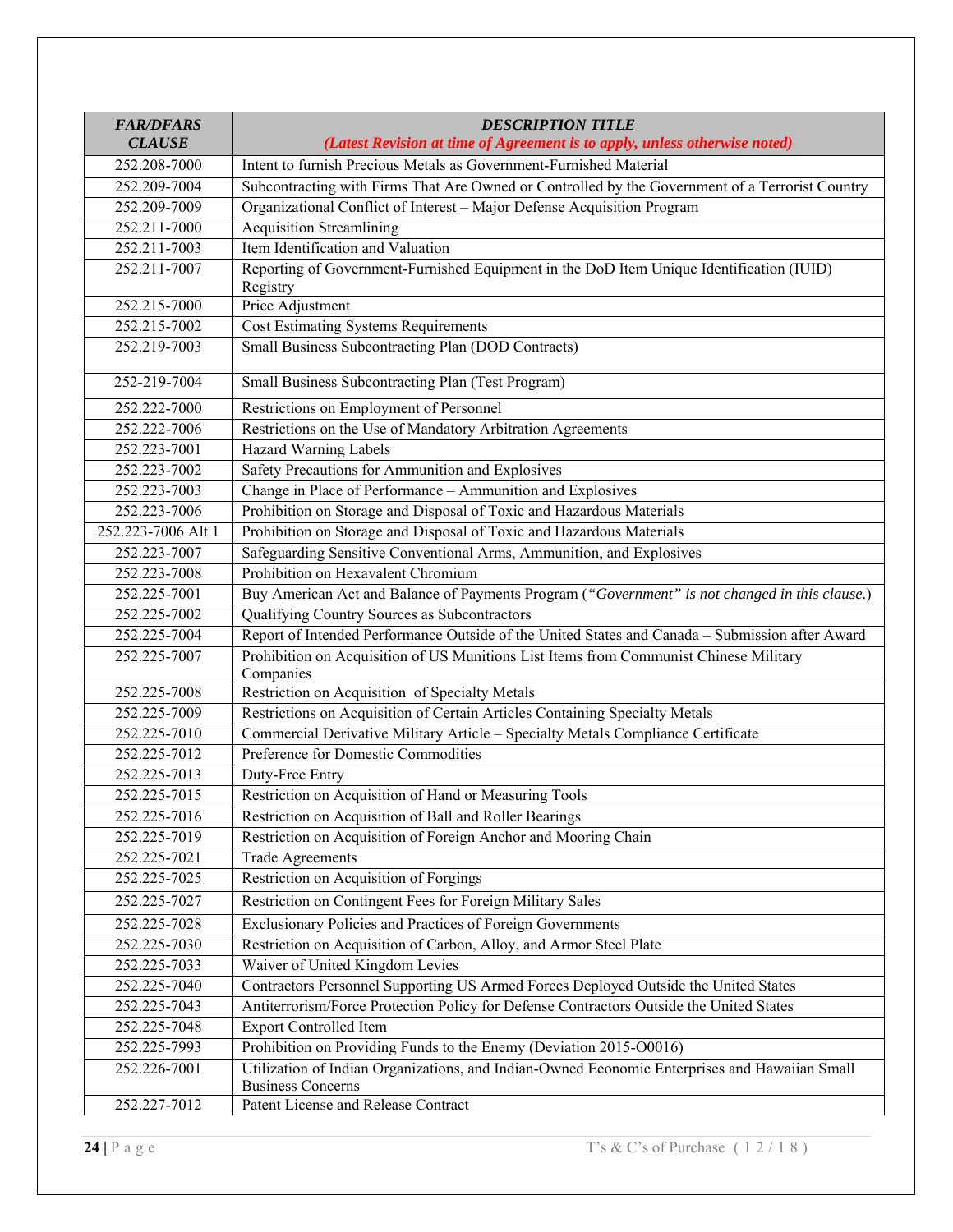| <b>FAR/DFARS</b><br><b>CLAUSE</b> | <b>DESCRIPTION TITLE</b><br>(Latest Revision at time of Agreement is to apply, unless otherwise noted)                                                                                                                       |
|-----------------------------------|------------------------------------------------------------------------------------------------------------------------------------------------------------------------------------------------------------------------------|
| 252.227-7013                      | Rights in Technical Data - Noncommercial Items                                                                                                                                                                               |
| 252.227-7014                      | Rights in Noncommercial Computer Software and Noncommercial Computer Software<br>Documentation                                                                                                                               |
| 252.227-7015                      | Technical Data - Commercial Items                                                                                                                                                                                            |
| 252.227-7016                      | Rights in Bid or Proposal Information                                                                                                                                                                                        |
| 252.227-7017                      | Identification and Assertion of Use, Release or Disclosure Restrictions                                                                                                                                                      |
| 252.227-7018                      | Rights in Noncommercial Technical Data and Computer Software - Small Business Innovation<br>Research (SBIR) Program                                                                                                          |
| 252.227-7019                      | Validation of Asserted Restrictions - Computer Software                                                                                                                                                                      |
| 252.227-7025                      | Limitations on the Use or Disclosure of Government-Furnished Information Marked With Restrictive<br>Legends                                                                                                                  |
| 252.227-7026                      | Deferred Delivery of Technical Data or Computer Software                                                                                                                                                                     |
| 252.227-7027                      | Deferred Ordering of Technical Data or Computer Software                                                                                                                                                                     |
| 252.227-7028                      | Technical Data or Computer Software Previously Delivered to the Government                                                                                                                                                   |
| 252.227-7030                      | Technical Data - Withholding of Payment                                                                                                                                                                                      |
| 252.227-7032                      | Rights in Technical Data and Computer Software (Foreign)                                                                                                                                                                     |
| 252.227-7033                      | <b>Rights in Shop Drawings</b>                                                                                                                                                                                               |
| 252.227-7037                      | Validation of Restrictive Markings on Technical Data                                                                                                                                                                         |
| 252.227-7038                      | Patent Rights - Ownership by Contractor (Large Business)                                                                                                                                                                     |
| 252.228-7001                      | Ground and Flight Risk                                                                                                                                                                                                       |
| 252.228-7005                      | Accident Reporting and Investigation Involving Aircraft, Missiles, and Space Launch Vehicles                                                                                                                                 |
| 252.229-7004                      | Status of Contractor as a Direct Contractor (Spain)                                                                                                                                                                          |
| 252.229-7011                      | Reporting of Foreign Taxes - US Assistance Programs                                                                                                                                                                          |
| 252.231-7000                      | <b>Supplemental Cost Principles</b>                                                                                                                                                                                          |
| 252.234-7002                      | Earned Value Management System                                                                                                                                                                                               |
| 252.235-7003                      | Frequency Authorization                                                                                                                                                                                                      |
| 252.236-7013                      | Requirements for Competition opportunity for American Steel Producers, Fabricators, and<br>manufacturers                                                                                                                     |
| 252.237-7023                      | <b>Continuation of Essential Contractor Services</b>                                                                                                                                                                         |
| 252.239-7016                      | Telecommunications Security Equipment, Devices, Techniques, and Services                                                                                                                                                     |
| 252.239-7018                      | Supply Chain Risk                                                                                                                                                                                                            |
| 252.242-7004                      | Material Management and Accounting System                                                                                                                                                                                    |
| 252.243-7001                      | Pricing of Contract Modifications                                                                                                                                                                                            |
| 252.243-7002                      | Requests for Equitable Adjustment                                                                                                                                                                                            |
| 252.244-7000                      | Subcontracts for Commercial Items and Commercial Components (DoD Contracts)                                                                                                                                                  |
| 252.245-7001                      | Tagging, Labeling and Marking of Government Furnished Property                                                                                                                                                               |
| 252.245-7002                      | Reporting Loss of Government Property                                                                                                                                                                                        |
| 252.245-7003                      | <b>Contractor Property Management System Administration</b>                                                                                                                                                                  |
| 252.245-7004<br>252.246-7001      | Reporting, Reutilization and Disposal<br>Warranty of Data                                                                                                                                                                    |
| 252.246-7003                      | Notification of Potential Safety Issues                                                                                                                                                                                      |
| 252.246-7005                      | Notice of Warranty Tracking of Serialized Items                                                                                                                                                                              |
|                                   |                                                                                                                                                                                                                              |
| 252.246-7006<br>252.246-7007      | Warranty Tracking of Serialized Items                                                                                                                                                                                        |
|                                   | Contractor Counterfeit Electronic Part Detection and Avoidance System {Delete introductory text.<br>Paragraphs (a) through (e) apply for Purchase Orders for electronic parts or assemblies containing<br>electronic parts.} |